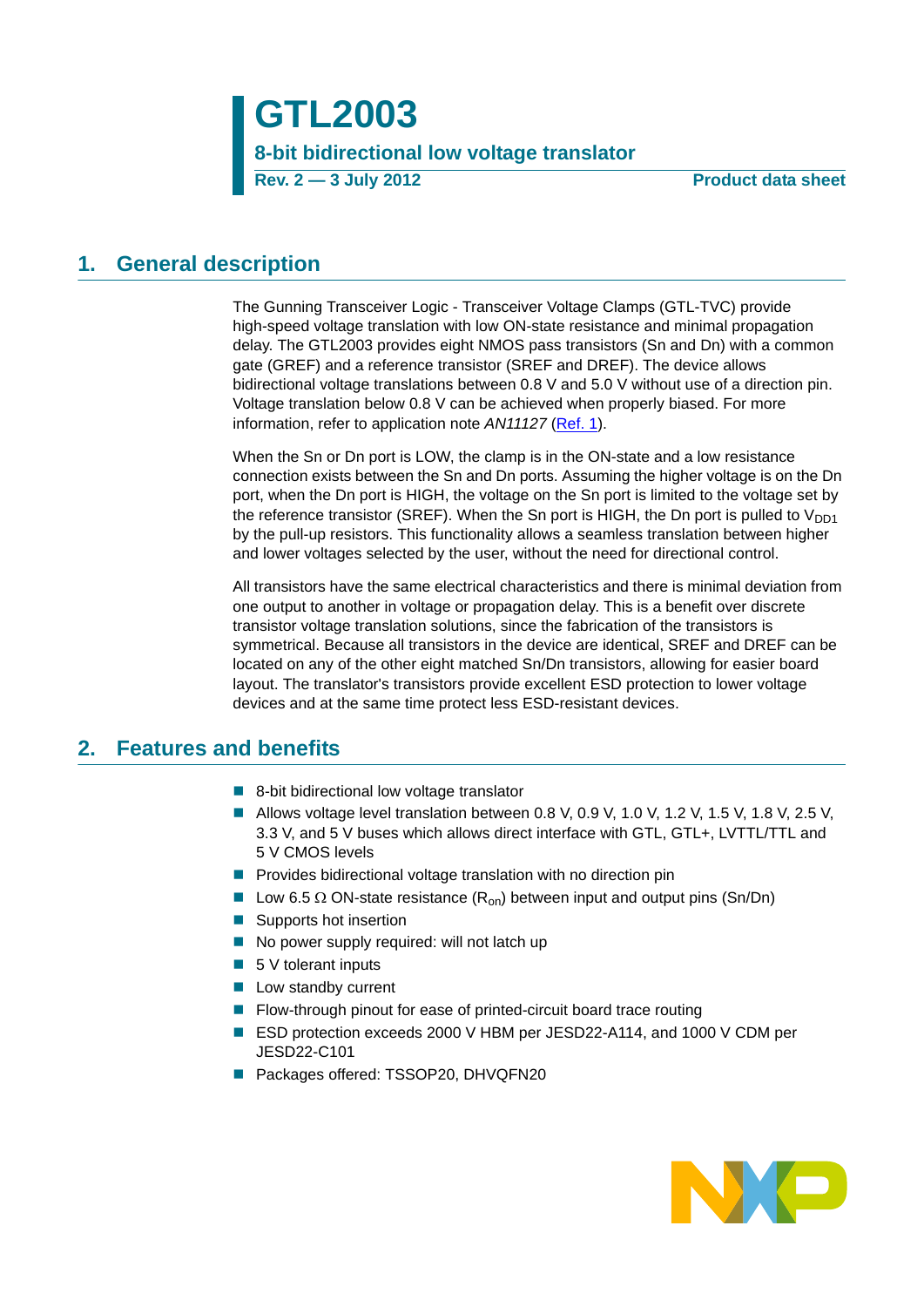# <span id="page-1-1"></span>**3. Applications**

- Any application that requires bidirectional or unidirectional voltage level translation from any voltage from 0.8 V to 5.0 V to any voltage from 0.8 V to 5.0 V
- The open-drain construction with no direction pin is ideal for bidirectional low voltage (for example, 0.8 V, 0.9 V, 1.0 V, 1.2 V, 1.5 V, or 1.8 V) processor I2C-bus port translation to the normal 3.3 V and/or 5.0 V I2C-bus signal levels or GTL/GTL+ translation to LVTTL/TTL signal levels.

# <span id="page-1-2"></span>**4. Ordering information**

| <b>Ordering information</b><br>Table 1. |             |                                                                                                                                                  |                |  |  |  |
|-----------------------------------------|-------------|--------------------------------------------------------------------------------------------------------------------------------------------------|----------------|--|--|--|
| Type number                             | Package     |                                                                                                                                                  |                |  |  |  |
|                                         | <b>Name</b> | <b>Description</b>                                                                                                                               | <b>Version</b> |  |  |  |
| GTL2003BO                               | DHVQFN20    | plastic dual in-line compatible thermal enhanced very<br>thin quad flat package; no leads; 20 terminals;<br>body $2.5 \times 4.5 \times 0.85$ mm | SOT764-1       |  |  |  |
| GTL2003PW                               | TSSOP20     | plastic thin shrink small outline package; 20 leads;<br>body width 4.4 mm                                                                        | SOT360-1       |  |  |  |

### <span id="page-1-3"></span>**4.1 Ordering options**

| Table 2. Ordering options |              |                    |
|---------------------------|--------------|--------------------|
| Type number               | Topside mark | Temperature range  |
| GTL2003BQ                 | 2003         | $-40$ °C to +85 °C |
| GTL2003PW                 | GTL2003      | $-40$ °C to +85 °C |

# <span id="page-1-4"></span>**5. Functional diagram**

<span id="page-1-0"></span>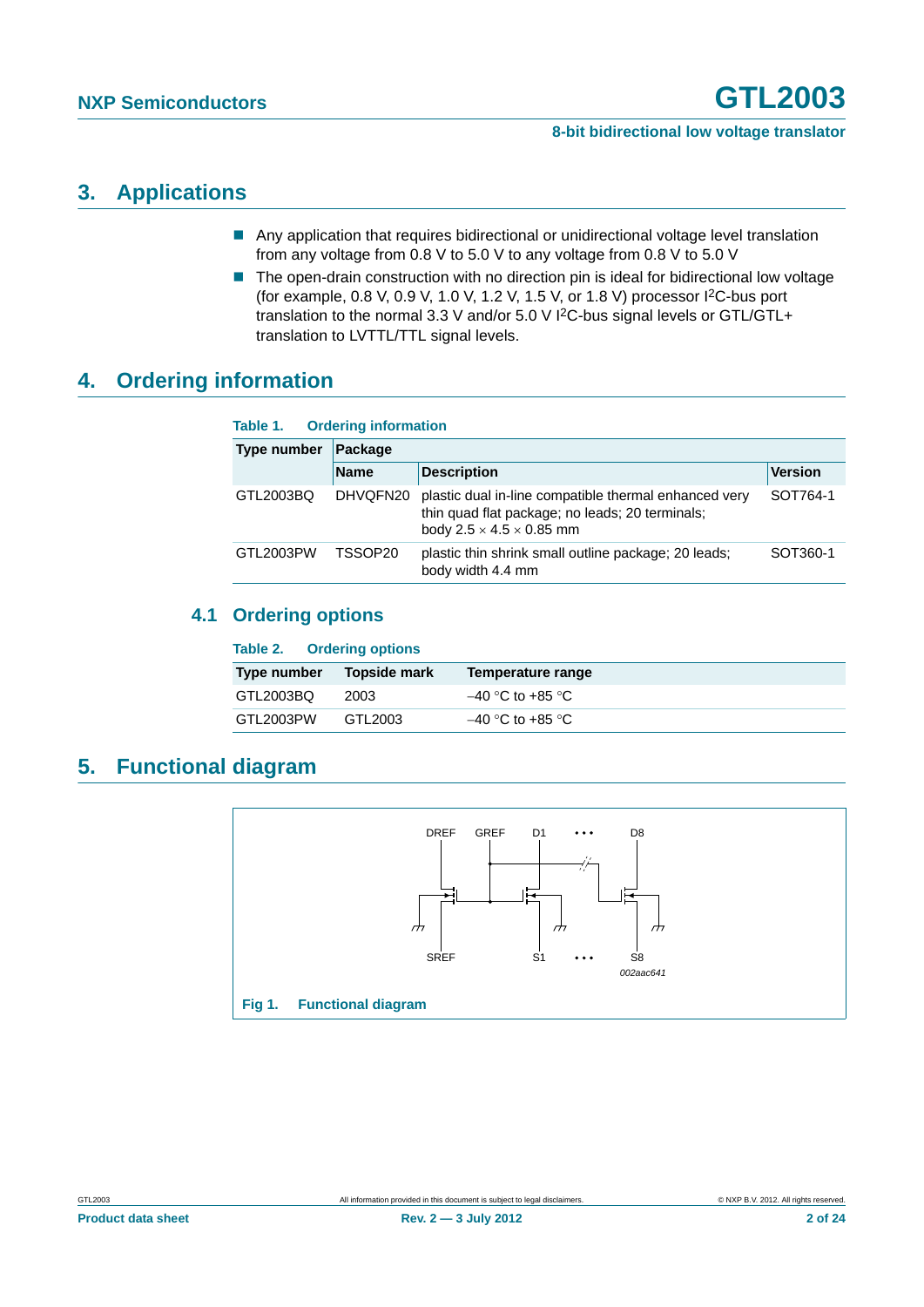**8-bit bidirectional low voltage translator**

# <span id="page-2-2"></span><span id="page-2-1"></span>**6. Pinning information**

### **6.1 Pinning**



#### <span id="page-2-3"></span>**6.2 Pin description**

| Table 3.                         | <b>Pin description</b>         |                                |
|----------------------------------|--------------------------------|--------------------------------|
| <b>Symbol</b>                    | Pin                            | <b>Description</b>             |
| <b>GND</b>                       | $1^{[1]}$                      | ground $(0 V)$                 |
| <b>SREF</b>                      | 2                              | source of reference transistor |
| S <sub>1</sub> to S <sub>8</sub> | 3, 4, 5, 6, 7, 8, 9, 10        | Port S1 to Port S8             |
| D <sub>1</sub> to D <sub>8</sub> | 18, 17, 16, 15, 14, 13, 12, 11 | Port D1 to Port D8             |
| <b>DREF</b>                      | 19                             | drain of reference transistor  |
| <b>GREF</b>                      | 20                             | gate of reference transistor   |

<span id="page-2-0"></span>[1] DHVQFN20 package die supply ground is connected to both GND pin and exposed center pad. GND pin must be connected to supply ground for proper device operation. For enhanced thermal, electrical, and board level performance, the exposed pad needs to be soldered to the board using a corresponding thermal pad on the board and for proper heat conduction through the board, thermal vias need to be incorporated in the printed-circuit board in the thermal pad region.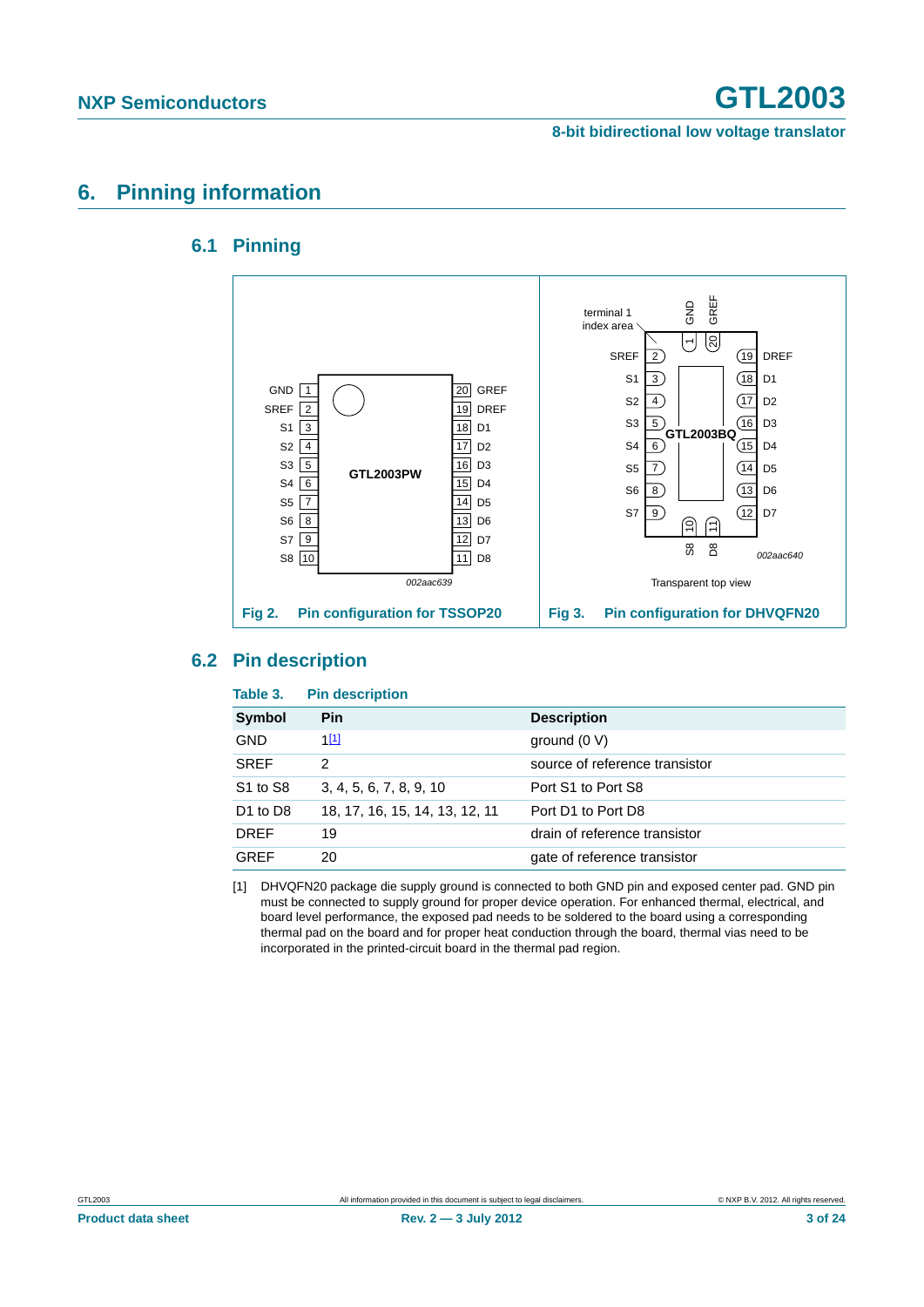# <span id="page-3-10"></span><span id="page-3-9"></span>**7. Functional description**

Refer also to [Figure 1 "Functional diagram".](#page-1-0)

#### **7.1 Function selection**

#### **Table 4. Function selection, HIGH-to-LOW translation**

*Assumes Dn is at the higher voltage level.* 

| GREF <sup>[1]</sup> | <b>DREF</b> | <b>SREF</b>        | Input Dn | <b>Output Sn</b>     | <b>Transistor</b> |
|---------------------|-------------|--------------------|----------|----------------------|-------------------|
| н                   |             | 0 V                |          |                      | off               |
| н                   |             | V <sub>T</sub> [2] |          | V– <sup>[2][3]</sup> | on                |
| н                   |             | $V_T$ $^{[2]}$     |          | <u> [4]</u>          | on                |
|                     |             | $0 V - V_T^{[2]}$  |          |                      | off               |

<span id="page-3-0"></span>[1] GREF should be at least 1.5 V higher than SREF for best translator operation.

- <span id="page-3-1"></span>[2]  $V_T$  is equal to the SREF voltage.
- <span id="page-3-2"></span>[3] Sn is not pulled up or pulled down.
- <span id="page-3-3"></span>[4] Sn follows the Dn input LOW.

#### <span id="page-3-8"></span>**Table 5. Function selection, LOW-to-HIGH translation**

*Assumes Dn is at the higher voltage level.* 

*H = HIGH voltage level; L = LOW voltage level; X = Don't care*

| GREF <sup>[1]</sup> | <b>DREF</b> | <b>SREF</b>          | <b>Input Sn</b> | <b>Output Dn</b> | <b>Transistor</b> |
|---------------------|-------------|----------------------|-----------------|------------------|-------------------|
| н                   |             | 0 V                  |                 |                  | off               |
| н                   |             | $V_T$ <sup>[2]</sup> | $V_T$ [2]       | $H^{[3]}$        | nearly off        |
| н                   |             | $V_T$ <sup>[2]</sup> |                 | [4]              | on                |
|                     |             | $0 V - V_T^{[2]}$    |                 |                  | off               |

<span id="page-3-4"></span>[1] GREF should be at least 1.5 V higher than SREF for best translator operation.

<span id="page-3-5"></span>[2]  $V_T$  is equal to the SREF voltage.

<span id="page-3-6"></span>[3] Dn is pulled up to  $V_{DD1}$  through an external resistor.

<span id="page-3-7"></span>[4] Dn follows the Sn input LOW.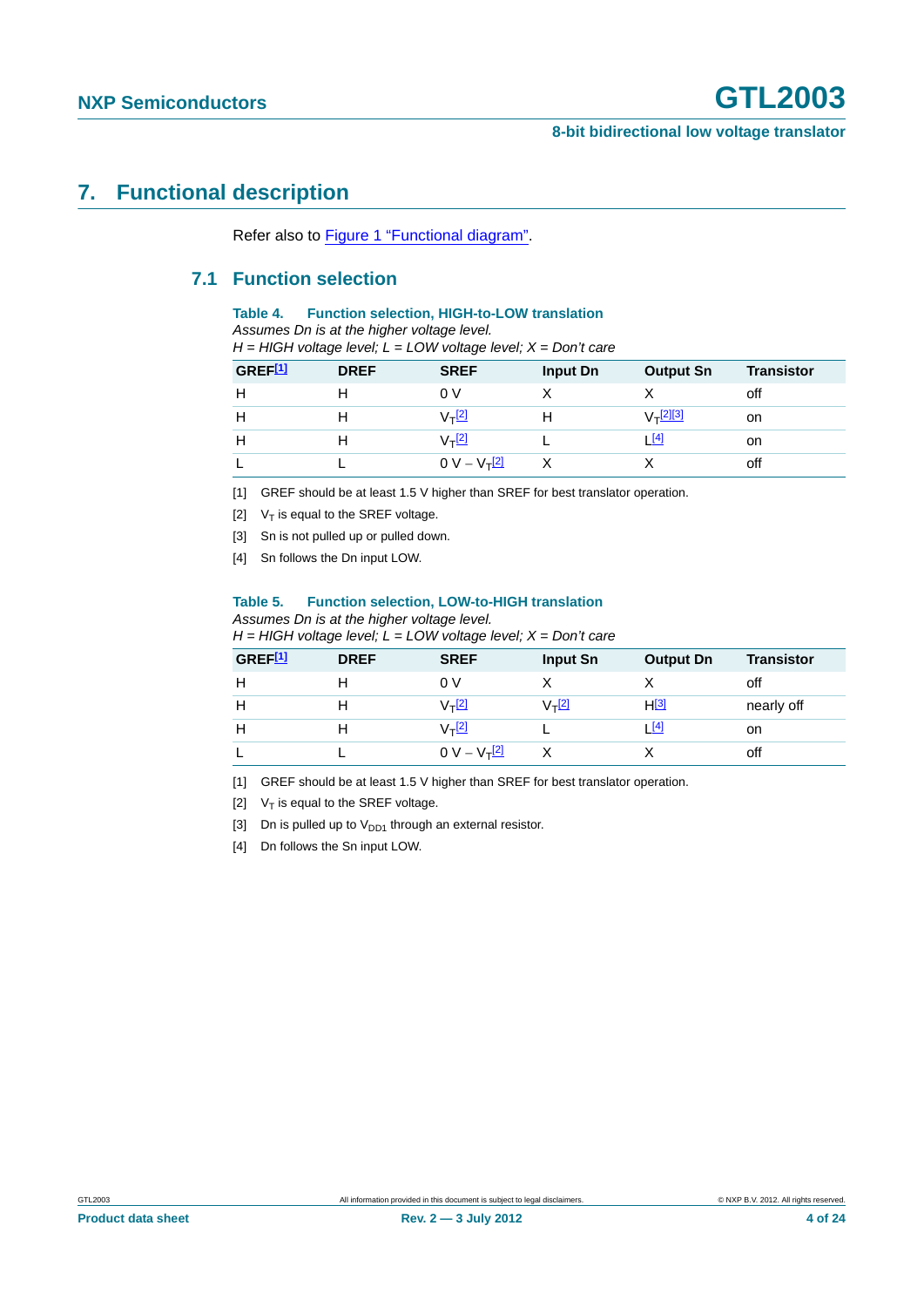# <span id="page-4-2"></span><span id="page-4-0"></span>**8. Application design-in information**

#### **8.1 Bidirectional translation**

For the bidirectional clamping configuration, higher voltage to lower voltage or lower voltage to higher voltage, the GREF input must be connected to DREF and both pins pulled to HIGH side V<sub>DD1</sub> through a pull-up resistor (typically 200 k $\Omega$ ). A filter capacitor on DREF is recommended. The processor output can be totem pole or open-drain (pull-up resistors may be required) and the chip set output can be totem pole or open-drain (pull-up resistors are required to pull the Dn outputs to  $V_{DD1}$ ). However, if either output is totem pole, data must be unidirectional or the outputs must be 3-stateable and the outputs must be controlled by some direction control mechanism to prevent HIGH-to-LOW contentions in either direction. If both outputs are open-drain, no direction control is needed. The opposite side of the reference transistor (SREF) is connected to the processor core power supply voltage. When DREF is connected through a 200 k $\Omega$ resistor to a 3.3 V to 5.5 V  $V_{DD1}$  supply and SREF can be set between 0.8 V to  $(V_{DD1} - 1.5 V)$ , without the need for pull-up resistors on the low voltage side. The output of each Sn will have a maximum output voltage equal to SREF and the output of each Dn has a maximum output voltage equal to  $V_{DD1}$ . It is recommended that  $V_{DD1}$  be greater than 1.5 V for proper operation.

<span id="page-4-1"></span>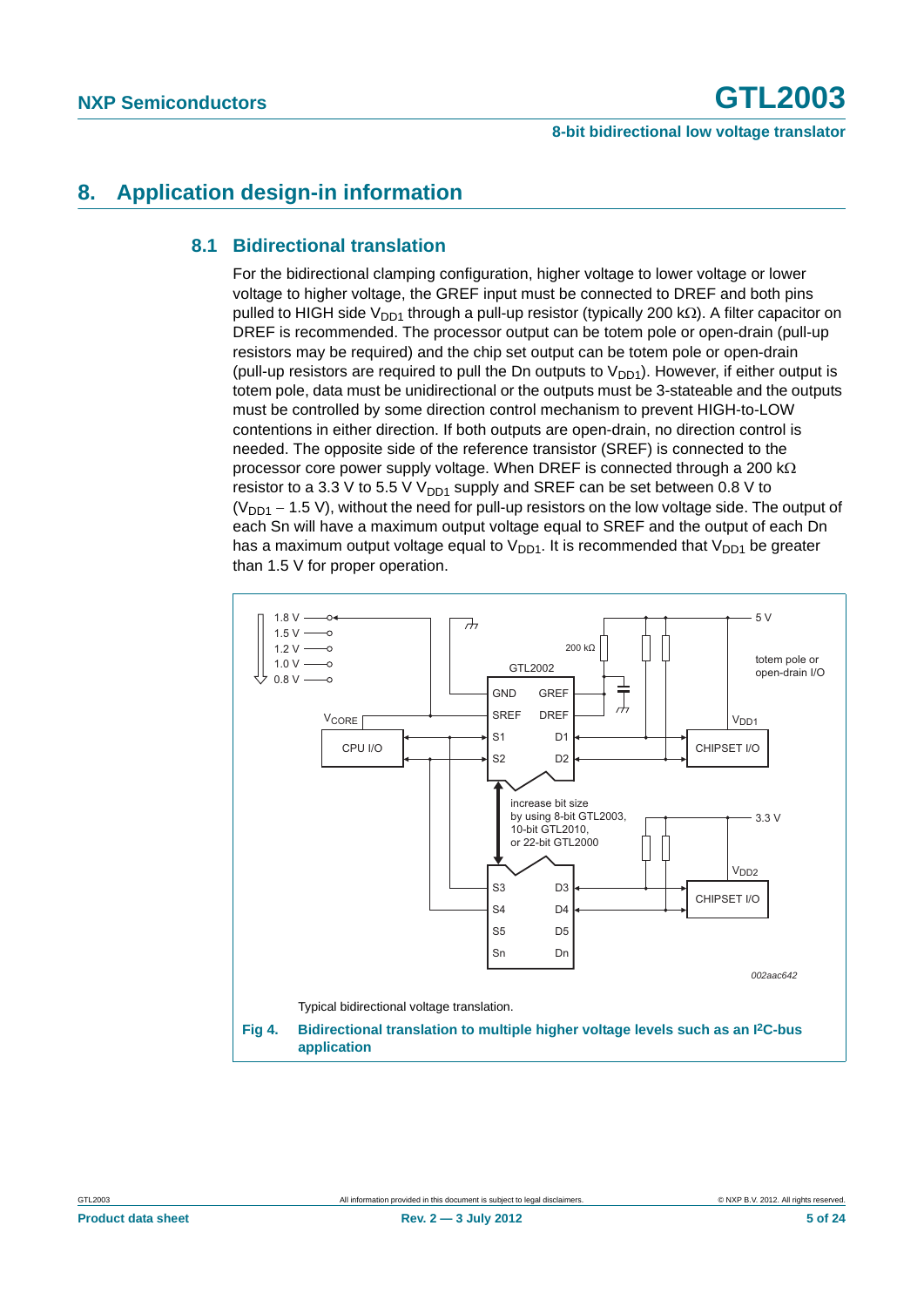#### <span id="page-5-0"></span>**8.2 Unidirectional down translation**

For unidirectional clamping, higher voltage to lower voltage, the GREF input must be connected to DREF and both pins pulled to the higher side  $V_{DD1}$  through a pull-up resistor (typically 200 k $\Omega$ ). A filter capacitor on DREF is recommended. Pull-up resistors are required if the chip set I/O are open-drain. The opposite side of the reference transistor (SREF) is connected to the processor core supply voltage. When DREF is connected through a 200 k $\Omega$  resistor to a 3.3 V to 5.5 V V<sub>DD1</sub> supply and SREF can be set between 0.8 V to ( $V<sub>DD1</sub> - 1.5$  V), without the need for pull-up resistors on the low voltage side. The output of each Sn will have a maximum output voltage equal to SREF. It is recommended that  $V_{DD1}$  be greater than 1.5 V for proper operation.



### <span id="page-5-3"></span><span id="page-5-1"></span>**8.3 Unidirectional up translation**

For unidirectional up translation, lower voltage to higher voltage, the reference transistor is connected the same as for a down translation. A pull-up resistor is required on the higher voltage side (Dn or Sn) to get the full HIGH level, since the GTL-TVC device will only pass the reference source (SREF) voltage as a HIGH when doing an up translation. The driver on the lower voltage side only needs pull-up resistors if it is open-drain.

<span id="page-5-2"></span>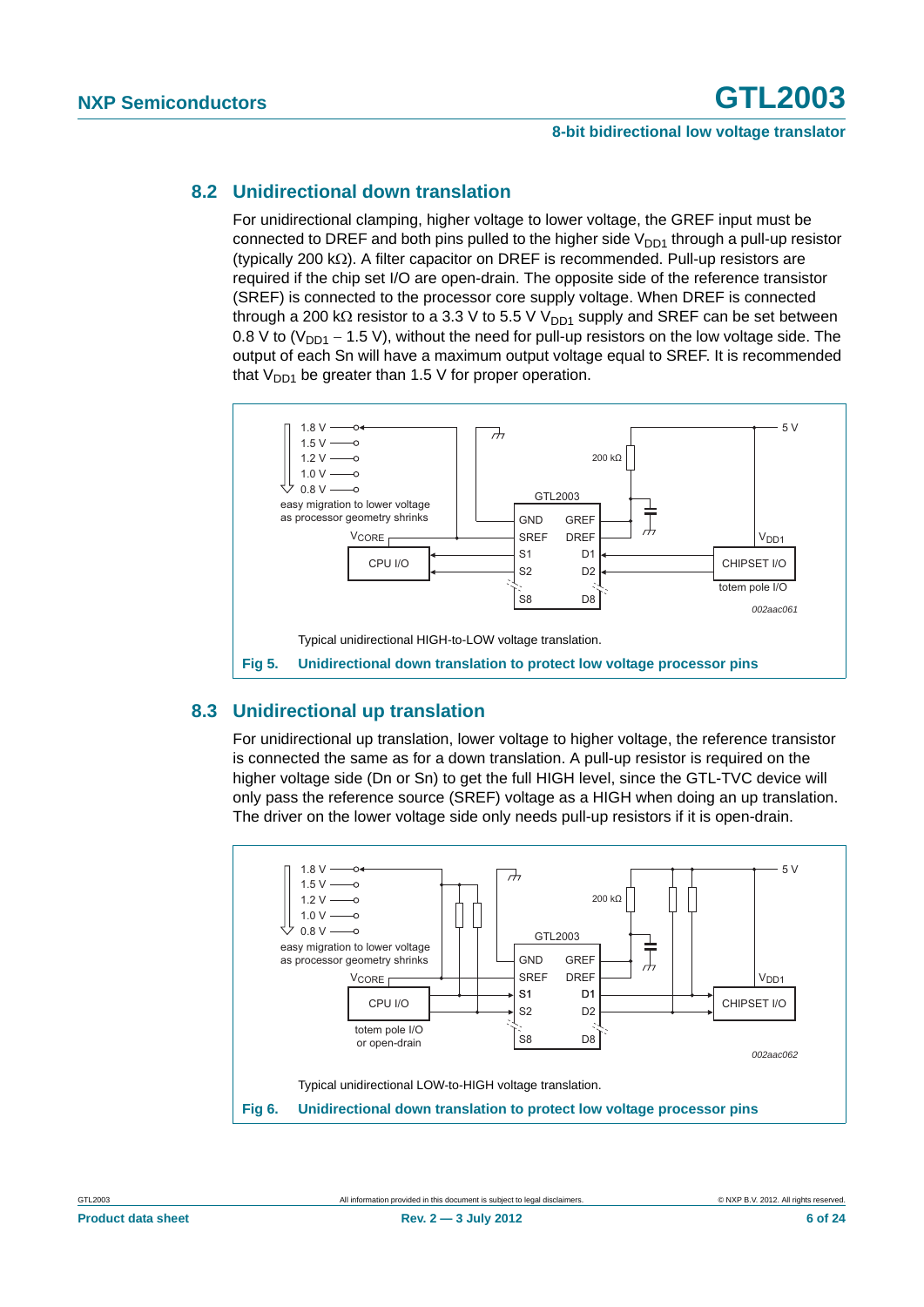#### <span id="page-6-3"></span>**8.4 Sizing pull-up resistor**

The pull-up resistor value needs to limit the current through the pass transistor when it is in the 'on' state to about 15 mA. This will guarantee a pass voltage of 260 mV to 350 mV. If the current through the pass transistor is higher than 15 mA, the pass voltage will also be higher in the 'on' state. To set the current through each pass transistor at 15 mA, the pull-up resistor value is calculated as shown in [Equation 1](#page-6-2):

<span id="page-6-2"></span>
$$
resistor value (\Omega) = \frac{pull-up voltage (V) - 0.35 V}{0.015 A}
$$
 (1)

When using open-drain devices, it is always required to use pull-up resistors at D-side, and they must be sized so as not to overload the output. If  $V_{DD1} - V_{SREF} < 1.5$  V, then pull-up resistor is required on S-side to pull up the Sn outputs to  $V_{SREF}$ . It is important to note that if pull-up resistors are required on both the S-side and D-side, the equivalent pull-up resistor value becomes the parallel combination of the two resistors when pass transistor is ON. If  $V_{DD1} - V_{SRFF} \ge 1.5$  V, then pull-up resistors on the S-side are not required.

[Table 6](#page-6-0) summarizes resistor values for various reference voltages and currents at 15 mA and also at 10 mA and 3 mA for  $V_{DD1} - V_{SREF} \ge 1.5$  V. The resistor value shown in the +10 % column or a larger value should be used to ensure that the pass voltage of the transistor would be 350 mV or less. The external driver must be able to sink the total current from the resistors on both sides of the GTL-TVC device at 0.175 V, although the 15 mA only applies to current flowing through the GTL-TVC device. See application note *AN10145, "Bidirectional low voltage translators"* ([Ref. 2](#page-19-1)) for more information.

#### <span id="page-6-0"></span>**Table 6. Pull-up resistor values**

|  |  | Calculated for $V_{OL} = 0.35$ V. Assumes output driver $V_{OL} = 0.175$ V at stated current. |
|--|--|-----------------------------------------------------------------------------------------------|
|--|--|-----------------------------------------------------------------------------------------------|

| Pull-up resistor value ( $\Omega$ ) |                |                   |                |                   |                |                   |  |
|-------------------------------------|----------------|-------------------|----------------|-------------------|----------------|-------------------|--|
| Voltage                             | 15 mA          |                   |                | <b>10 mA</b>      |                | 3 mA              |  |
|                                     | <b>Nominal</b> | + 10 % <u>[1]</u> | <b>Nominal</b> | + 10 % <u>[1]</u> | <b>Nominal</b> | + 10 % <u>[1]</u> |  |
| 5.0 V                               | 310            | 341               | 465            | 512               | 1550           | 1705              |  |
| 3.3V                                | 197            | 217               | 295            | 325               | 983            | 1082              |  |
| 2.5V                                | 143            | 158               | 215            | 237               | 717            | 788               |  |
| 1.8V                                | 97             | 106               | 145            | 160               | 483            | 532               |  |
| 1.5V                                | 77             | 85                | 115            | 127               | 383            | 422               |  |
| 1.2V                                | 57             | 63                | 85             | 94                | 283            | 312               |  |
| 1.1V                                | 50             | 55                | 75             | 83                | 250            | 275               |  |
| 1.0V                                | 44             | 48                | 65             | 72                | 217            | 239               |  |
| 0.95V                               | 40             | 44                | 60             | 66                | 200            | 220               |  |
| 0.9V                                | 37             | 41                | 55             | 61                | 183            | 201               |  |
| 0.85V                               | 34             | 37                | 50             | 55                | 167            | 184               |  |
| 0.8V                                | 30             | 33                | 45             | 50                | 150            | 165               |  |

<span id="page-6-1"></span> $[1]$  + 10 % to compensate for  $V_{DD}$  range and resistor tolerance.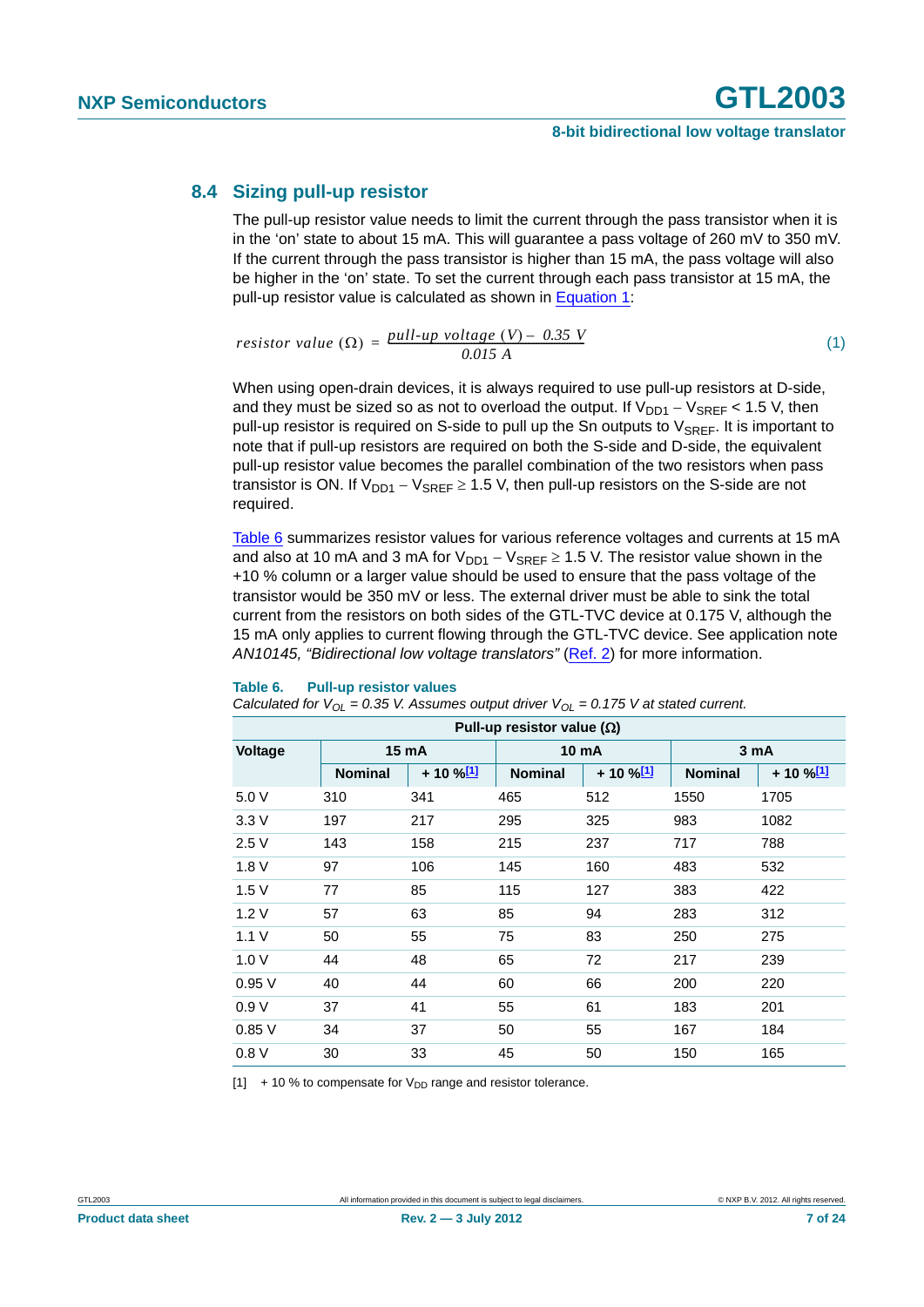#### **8-bit bidirectional low voltage translator**

# <span id="page-7-4"></span>**9. Limiting values**

| Table 7.                 | <b>Limiting values</b><br>In accordance with the Absolute Maximum Rating System (IEC 60134).[1] |                               |            |            |             |  |  |
|--------------------------|-------------------------------------------------------------------------------------------------|-------------------------------|------------|------------|-------------|--|--|
| <b>Symbol</b>            | <b>Parameter</b>                                                                                | <b>Conditions</b>             | <b>Min</b> | <b>Max</b> | <b>Unit</b> |  |  |
| V <sub>SREF</sub>        | voltage on pin SREF                                                                             |                               | $-0.5[2]$  | $+7.0$     | $\vee$      |  |  |
| <b>V</b> <sub>DREF</sub> | voltage on pin DREF                                                                             |                               | $-0.5[2]$  | $+7.0$     | V           |  |  |
| <b>V<sub>GREF</sub></b>  | voltage on pin GREF                                                                             |                               | $-0.5[2]$  | $+7.0$     | V           |  |  |
| $V_{\text{Sn}}$          | voltage on port Sn                                                                              |                               | $-0.5[2]$  | $+7.0$     | V           |  |  |
| $V_{Dn}$                 | voltage on port Dn                                                                              |                               | $-0.5[2]$  | $+7.0$     | V           |  |  |
| lικ                      | input clamping current                                                                          | SREF, DREF, GREF; $V_1 < 0$ V |            | $-50$      | mA          |  |  |
|                          |                                                                                                 | port Sn; $V_1 < 0$ V          |            | $-50$      | mA          |  |  |
|                          |                                                                                                 | port Dn; $V_1 < 0$ V          |            | $-50$      | mA          |  |  |
| $I_{ch}$                 | channel current (DC)                                                                            | channel in ON-state           |            | ±128       | mA          |  |  |
| $T_{\text{stg}}$         | storage temperature                                                                             |                               | $-65$      | $+150$     | °C          |  |  |

<span id="page-7-0"></span>[1] The performance capability of a high-performance integrated circuit in conjunction with its thermal environment can create junction temperatures which are detrimental to reliability. The maximum junction temperature of this integrated circuit should not exceed 150 °C.

<span id="page-7-1"></span>[2] The input and output negative voltage ratings may be exceeded if the input and output clamp current ratings are observed.

# <span id="page-7-5"></span>**10. Recommended operating conditions**

<span id="page-7-3"></span>

| Table 8.                    | <b>Recommended operating conditions</b> |                       |          |                              |       |      |
|-----------------------------|-----------------------------------------|-----------------------|----------|------------------------------|-------|------|
| Symbol                      | <b>Parameter</b>                        | <b>Conditions</b>     | Min      | <b>Typ</b>                   | Max   | Unit |
| V <sub>1/0</sub>            | voltage on an input/output<br>pin       | Sn, Dn                | 0        | $\overline{\phantom{a}}$     | 5.5   | V    |
| $V_{\text{Sn}}$             | voltage on port Sn                      | Sn                    | 0        | $\overline{\phantom{a}}$     | 5.5   | V    |
| <b>V<sub>SREF</sub></b>     | voltage on pin SREF                     |                       | 110      | -                            | 5.5   | V    |
| <b>V</b> <sub>DREF</sub>    | voltage on pin DREF                     |                       | 0        | $\qquad \qquad \blacksquare$ | 5.5   | V    |
| <b>VGREF</b>                | voltage on pin GREF                     |                       | $\Omega$ | $\overline{\phantom{a}}$     | 5.5   | V    |
| I <sub>sw</sub> (pass)      | pass switch current                     |                       |          | ٠                            | 64    | mA   |
| $\mathsf{T}_{\mathsf{amb}}$ | ambient temperature                     | operating in free-air | $-40$    | $\overline{\phantom{a}}$     | $+85$ | °C   |

<span id="page-7-2"></span>[1]  $V_{SRFF} \leq V_{DRFF} - 1.5$  V for best results in level shifting applications.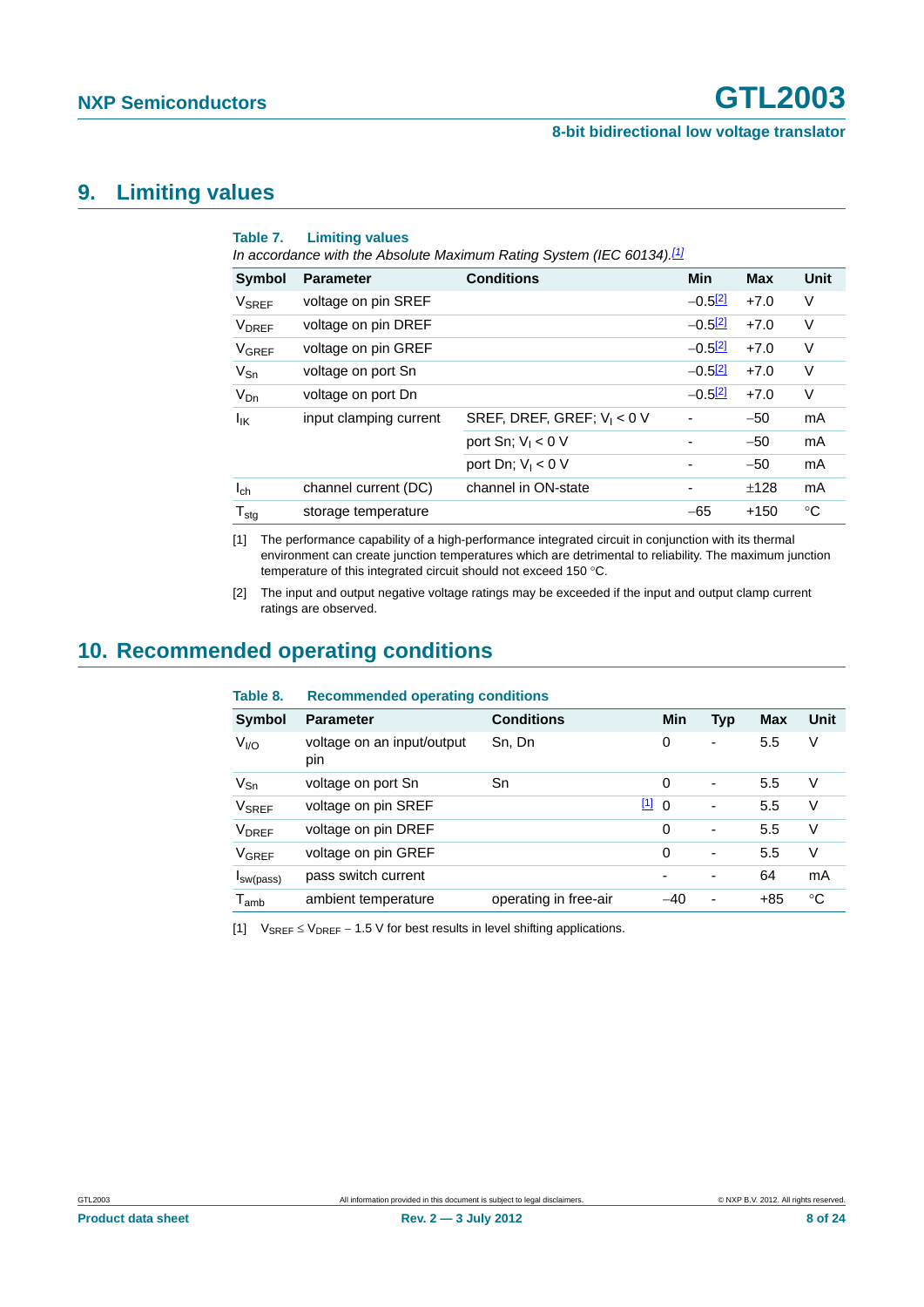# <span id="page-8-3"></span>**11. Static characteristics**

|                 | $T_{amb} = -40$ °C to +85 °C, unless otherwise specified. |                                                                                                                    |               |                    |            |      |
|-----------------|-----------------------------------------------------------|--------------------------------------------------------------------------------------------------------------------|---------------|--------------------|------------|------|
| Symbol          | <b>Parameter</b>                                          | <b>Conditions</b>                                                                                                  | Min           | Typ <sup>[1]</sup> | <b>Max</b> | Unit |
| $V_{OL}$        | LOW-level output voltage                                  | $V_{DD}$ = 3.0 V; $V_{SREF}$ = 1.365 V;<br>$V_{\text{Sn}}$ or $V_{\text{Dn}} = 0.175$ V; $I_{\text{IK}} = 15.2$ mA |               | 260                | 350        | mV   |
| $V_{\text{IK}}$ | input clamping voltage                                    | $I_1 = -18$ mA; $V_{GREF} = 0$ V                                                                                   |               |                    | $-1.2$     | V    |
| $I_{LI(G)}$     | gate input leakage current                                | $V_1 = 5 V$ ; $V_{GRFF} = 0 V$                                                                                     |               |                    | 5          | μA   |
| $C_{ig}$        | input capacitance at gate                                 | GREF; $V_1 = 3$ V or 0 V                                                                                           |               | 56                 |            | pF   |
| $C_{io(off)}$   | off-state input/output<br>capacitance                     | $V_O = 3$ V or 0 V; $V_{GREF} = 0$ V                                                                               |               | 7.4                |            | pF   |
| $C_{io(on)}$    | on-state input/output<br>capacitance                      | $V_O = 3$ V or 0 V; $V_{GRFF} = 3$ V                                                                               |               | 18.6               |            | pF   |
| $R_{on}$        | ON-state resistance                                       | $V_{\text{Sn}} = 0$ V; $I_{\text{O}} = 64$ mA                                                                      | $[2]$         |                    |            |      |
|                 |                                                           | $V_{GREF}$ = 4.5 V                                                                                                 | ۰             | 3.5                | 5          | Ω    |
|                 |                                                           | $V_{GREF}$ = 3 V                                                                                                   | ۰.            | 4.4                | 7          | Ω    |
|                 |                                                           | $V_{GREF}$ = 2.3 V                                                                                                 |               | 5.5                | 9          | Ω    |
|                 |                                                           | $V_{GREF}$ = 1.5 V                                                                                                 | ۰.            | 67                 | 105        | Ω    |
|                 |                                                           | $V_{\text{Sn}} = 0$ V; $I_{\text{O}} = 30$ mA; $V_{\text{GREF}} = 1.5$ V                                           | $\boxed{2}$ - | 9                  | 15         | Ω    |
|                 |                                                           | $V_{\text{Sn}} = 2.4$ V; $I_{\text{O}} = 15$ mA; $V_{\text{GREF}} = 4.5$ V                                         | $\boxed{2}$ . | $\overline{7}$     | 10         | Ω    |
|                 |                                                           | $V_{\text{Sn}} = 2.4$ V; $I_{\text{O}} = 15$ mA; $V_{\text{GREF}} = 3$ V                                           | $\boxed{2}$   | 58                 | 80         | Ω    |
|                 |                                                           | $V_{\text{Sn}} = 1.7$ V; $I_{\text{O}} = 15$ mA; $V_{\text{GREF}} = 2.3$ V                                         | $\boxed{2}$ . | 50                 | 70         | Ω    |

## <span id="page-8-2"></span>**Table 9. Static characteristics**

<span id="page-8-0"></span>[1] All typical values are measured at  $T_{amb} = 25 \degree C$ .

<span id="page-8-1"></span>[2] Measured by the voltage drop between the Sn and the Dn terminals at the indicated current through the switch. ON-state resistance is determined by the lowest voltage of the two (Sn or Dn) terminals.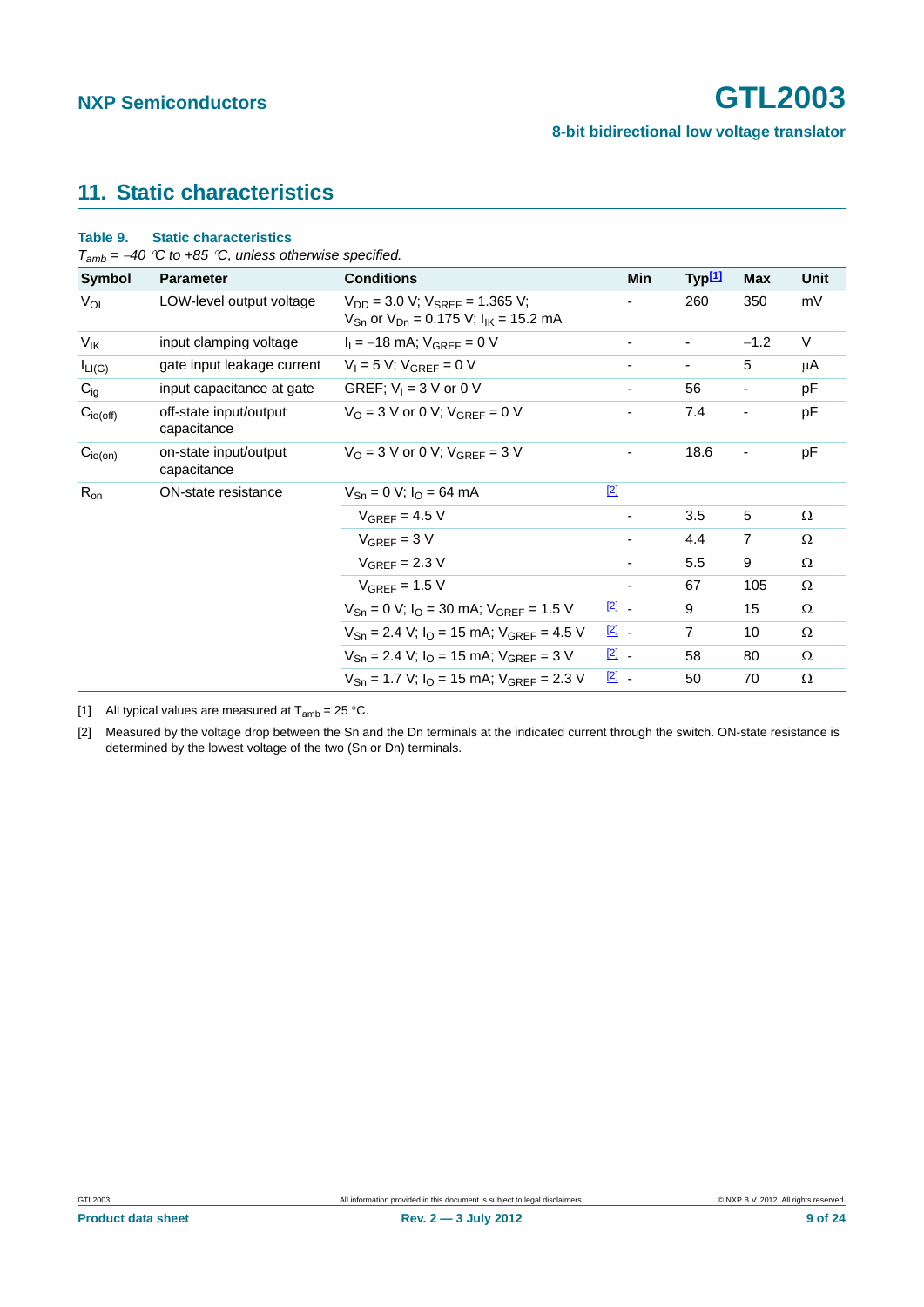# <span id="page-9-4"></span><span id="page-9-3"></span>**12. Dynamic characteristics**

#### **12.1 Dynamic characteristics for translator-type application**

#### **Table 10. Dynamic characteristics**

 $T_{amb} = -40$  <sup>o</sup>C to +85 <sup>o</sup>C;  $V_{ref} = 1.365$  V to 1.635 V;  $V_{DD1} = 3.0$  V to 3.6 V;  $V_{DD2} = 2.36$  V to 2.64 V;  $GND = 0$  V;  $t_r = t_f \leq 3.0$  ns; unless otherwise specified. Refer to [Figure 9.](#page-11-0)

| <b>Symbol</b>    | <b>Parameter</b>                        | <b>Conditions</b>  |              | Min | $Typ[1]$ Max |     | Unit |
|------------------|-----------------------------------------|--------------------|--------------|-----|--------------|-----|------|
| $t_{PLH}$        | LOW to HIGH<br>propagation delay        | Sn to Dn; Dn to Sn | $213$ 0.5    |     | 1.5          | 5.5 | ns   |
| t <sub>PHL</sub> | <b>HIGH to LOW</b><br>propagation delay | Sn to Dn; Dn to Sn | $[2][3]$ 0.5 |     | 1.5          | 5.5 | ns   |

<span id="page-9-0"></span>[1] All typical values are measured at  $V_{DD1} = 3.3$  V,  $V_{DD2} = 2.5$  V,  $V_{ref} = 1.5$  V and  $T_{amb} = 25$  °C.

<span id="page-9-1"></span>[2] Propagation delay is measured using [Figure 9](#page-11-0) and is a difference measurement. It is not production tested and is guaranteed by ON-state resistance.

<span id="page-9-2"></span>[3]  $C<sub>io(on)</sub>$  maximum of 30 pF and  $C<sub>io(off)</sub>$  maximum of 15 pF is guaranteed by design.

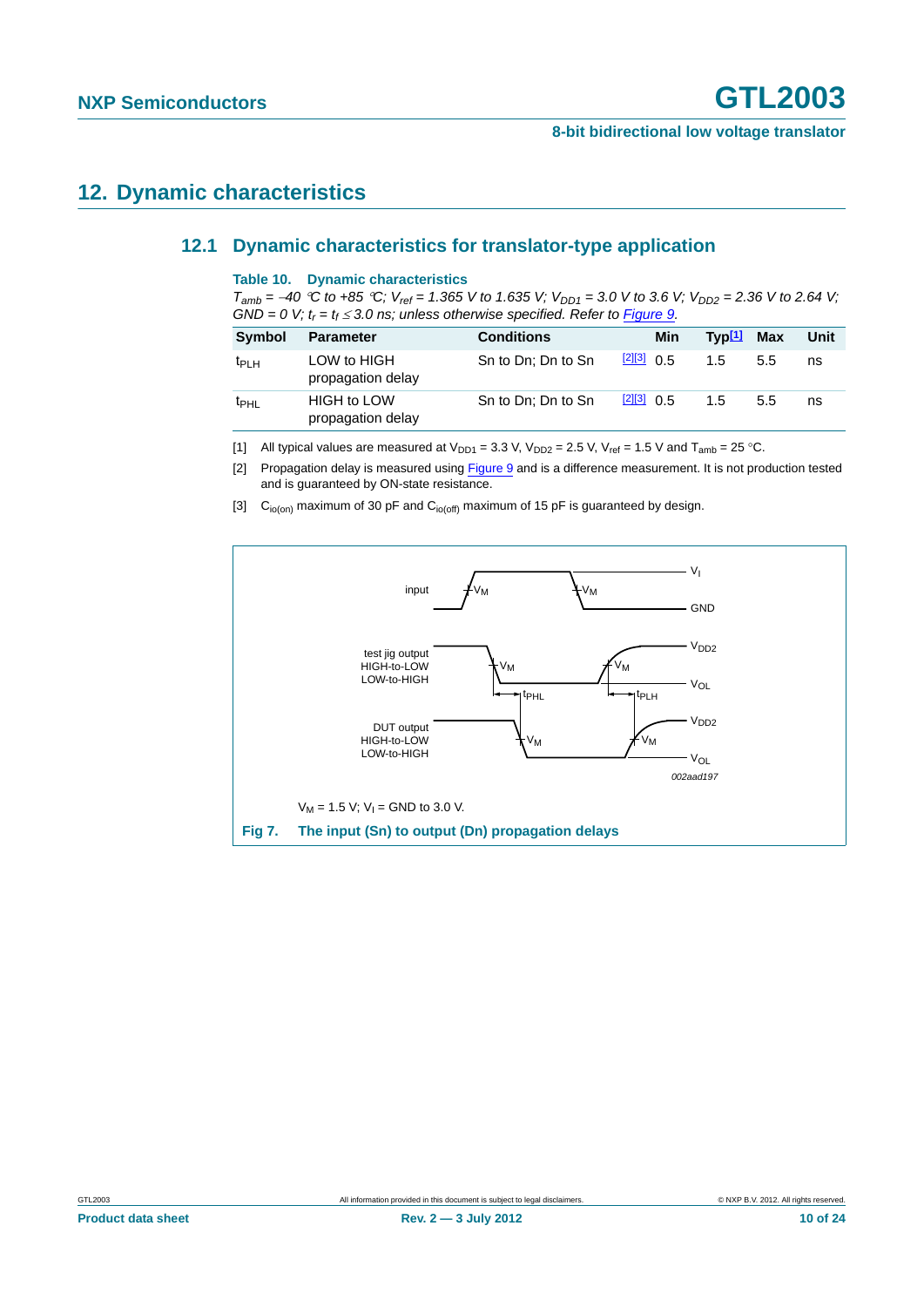#### <span id="page-10-1"></span>**12.2 Dynamic characteristics for CBT-type application**

#### **Table 11. Dynamic characteristics**

 $T_{amb}$  = -40 °C to +85 °C;  $V_{GEEF}$  = 5 V  $\pm$  0.5 V; GND = 0 V; C<sub>L</sub> = 50 pF; unless otherwise specified. *Refer to [Figure 10.](#page-11-1)*

| <b>Symbol</b>   | Parameter         | <b>Conditions</b> | Min | Tvp    | Max | Unit |
|-----------------|-------------------|-------------------|-----|--------|-----|------|
| t <sub>PD</sub> | propagation delay |                   |     | $\sim$ | 250 | DS   |

<span id="page-10-0"></span>[1] This parameter is warranted by the ON-state resistance, but is not production tested. The propagation delay is based on the RC time constant of the typical ON-state resistance of the switch and a load capacitance of 50 pF, when driven by an ideal voltage source (zero output impedance).

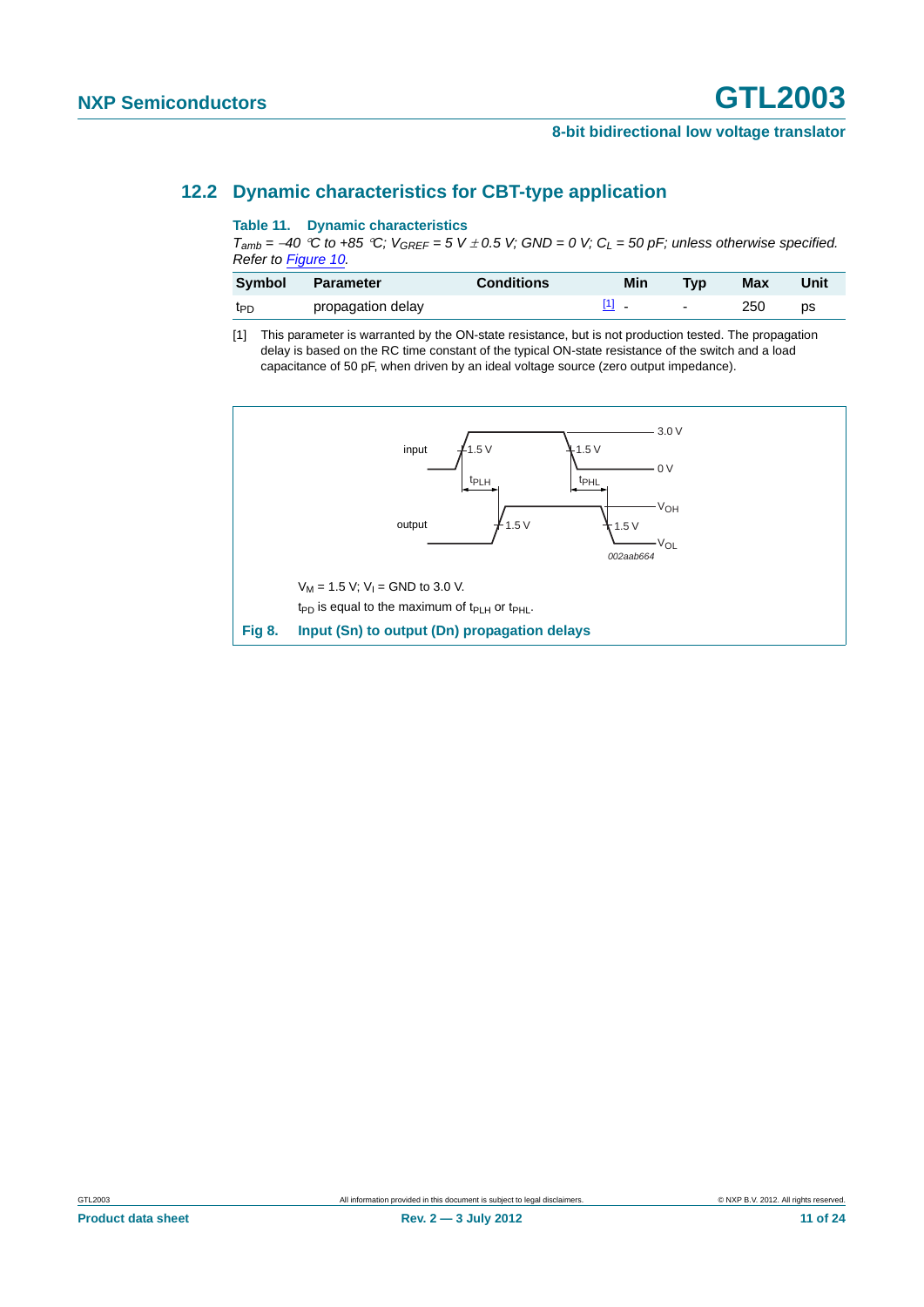#### **8-bit bidirectional low voltage translator**

# <span id="page-11-3"></span>**13. Test information**



<span id="page-11-0"></span>

#### <span id="page-11-2"></span><span id="page-11-1"></span>**Table 12. Test data**

| <b>Test</b>                         | Load                      |              | <b>Switch</b> |  |
|-------------------------------------|---------------------------|--------------|---------------|--|
|                                     | $\mathbf{c}_{\mathsf{L}}$ | $R_{L}$      |               |  |
| t <sub>PD</sub>                     | 50 pF                     | 500 $\Omega$ | open          |  |
| $tPLZ$ , $tPZL$                     | 50 pF                     | 500 $\Omega$ | 7 V           |  |
| t <sub>PHZ</sub> , t <sub>PZH</sub> | 50 pF                     | 500 $\Omega$ | open          |  |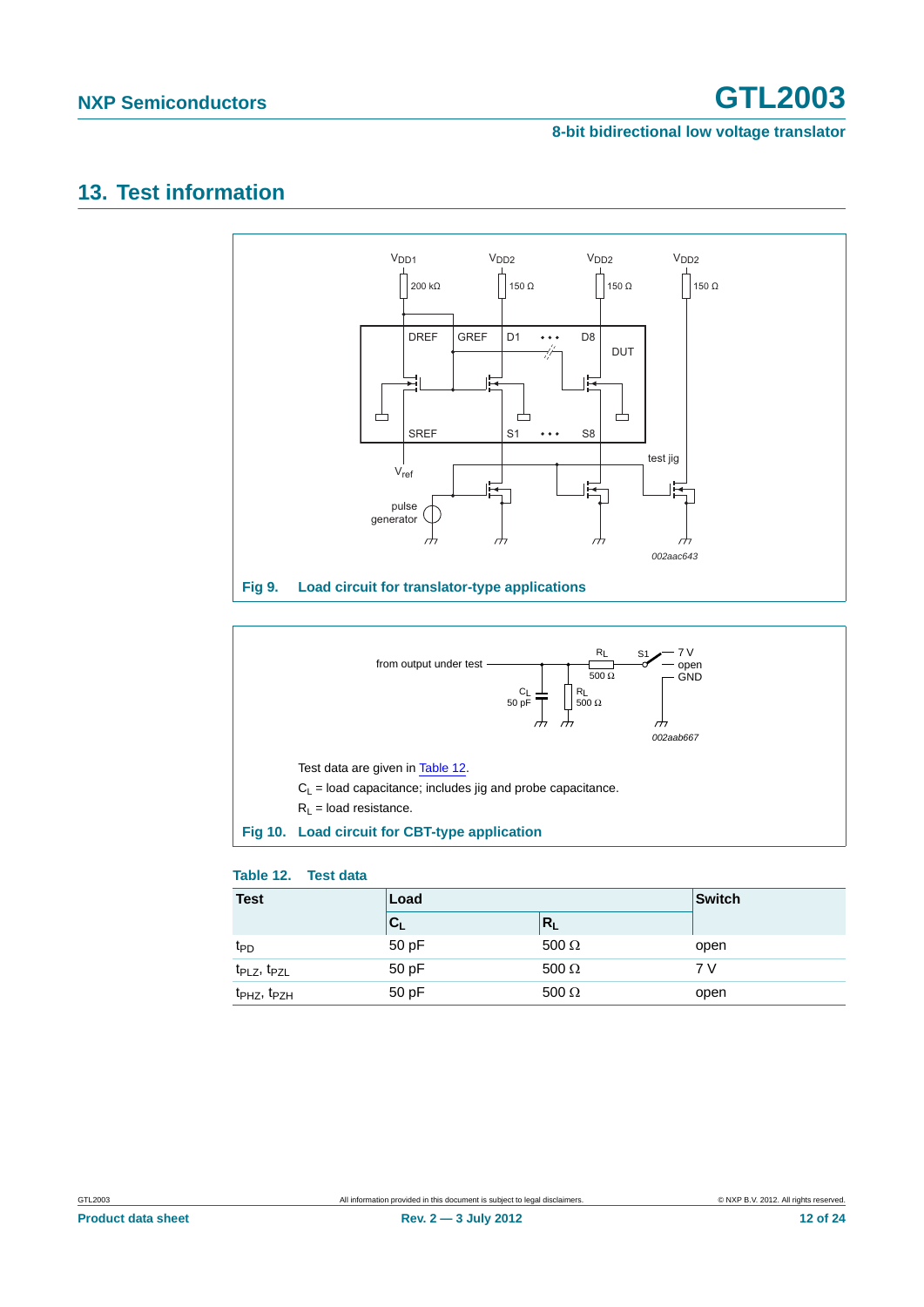# <span id="page-12-0"></span>**14. Package outline**



#### **Fig 11. Package outline SOT360-1 (TSSOP20)**

GTL2003 **All information provided in this document is subject to legal disclaimers.** © NXP B.V. 2012. All rights reserved.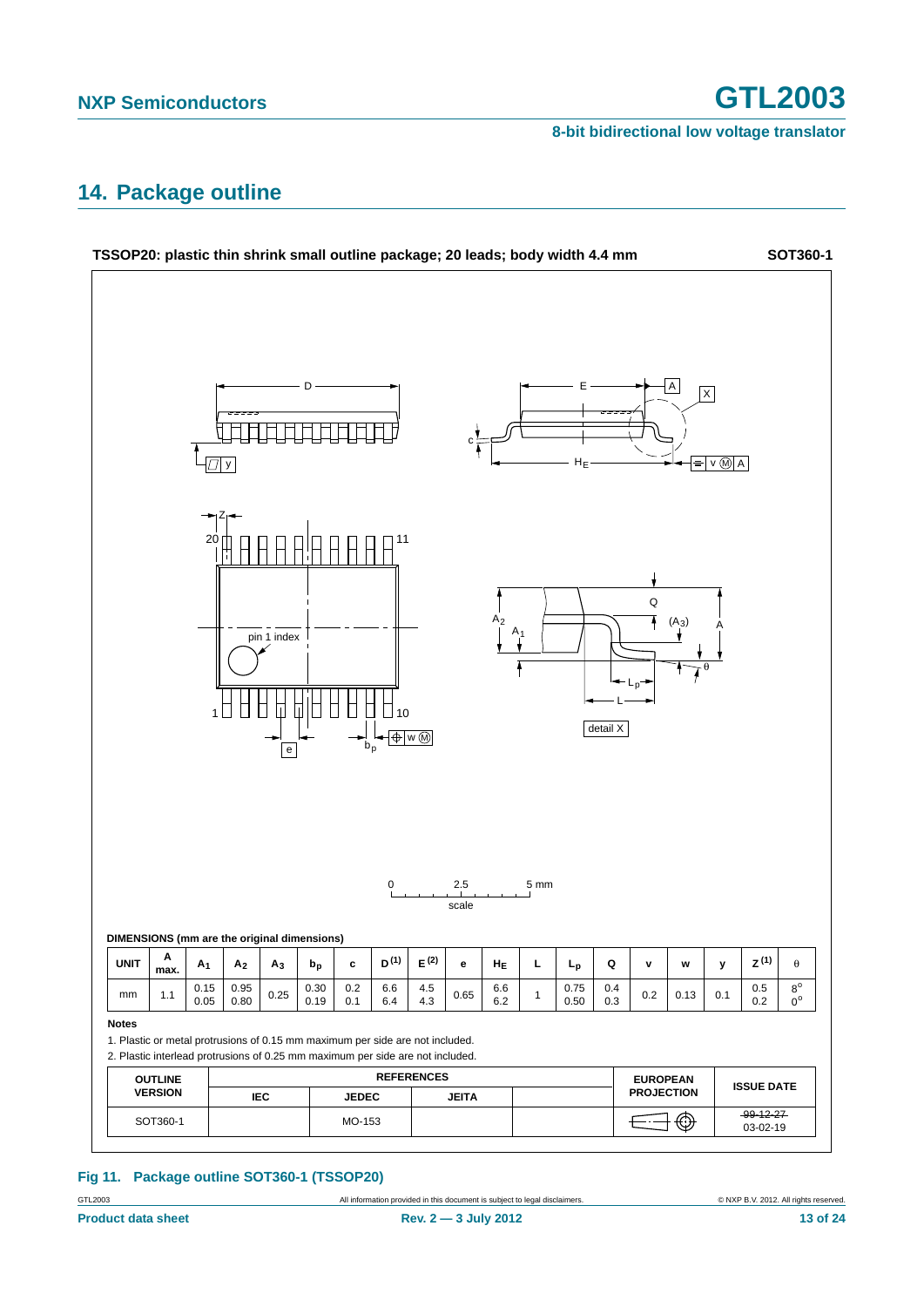

**SOT764-1 DHVQFN20: plastic dual in-line compatible thermal enhanced very thin quad flat package; no leads; 20 terminals; body 2.5 x 4.5 x 0.85 mm**

#### **Fig 12. Package outline SOT764-1 (DHVQFN20)**

GTL2003 **All information provided in this document is subject to legal disclaimers.** © NXP B.V. 2012. All rights reserved.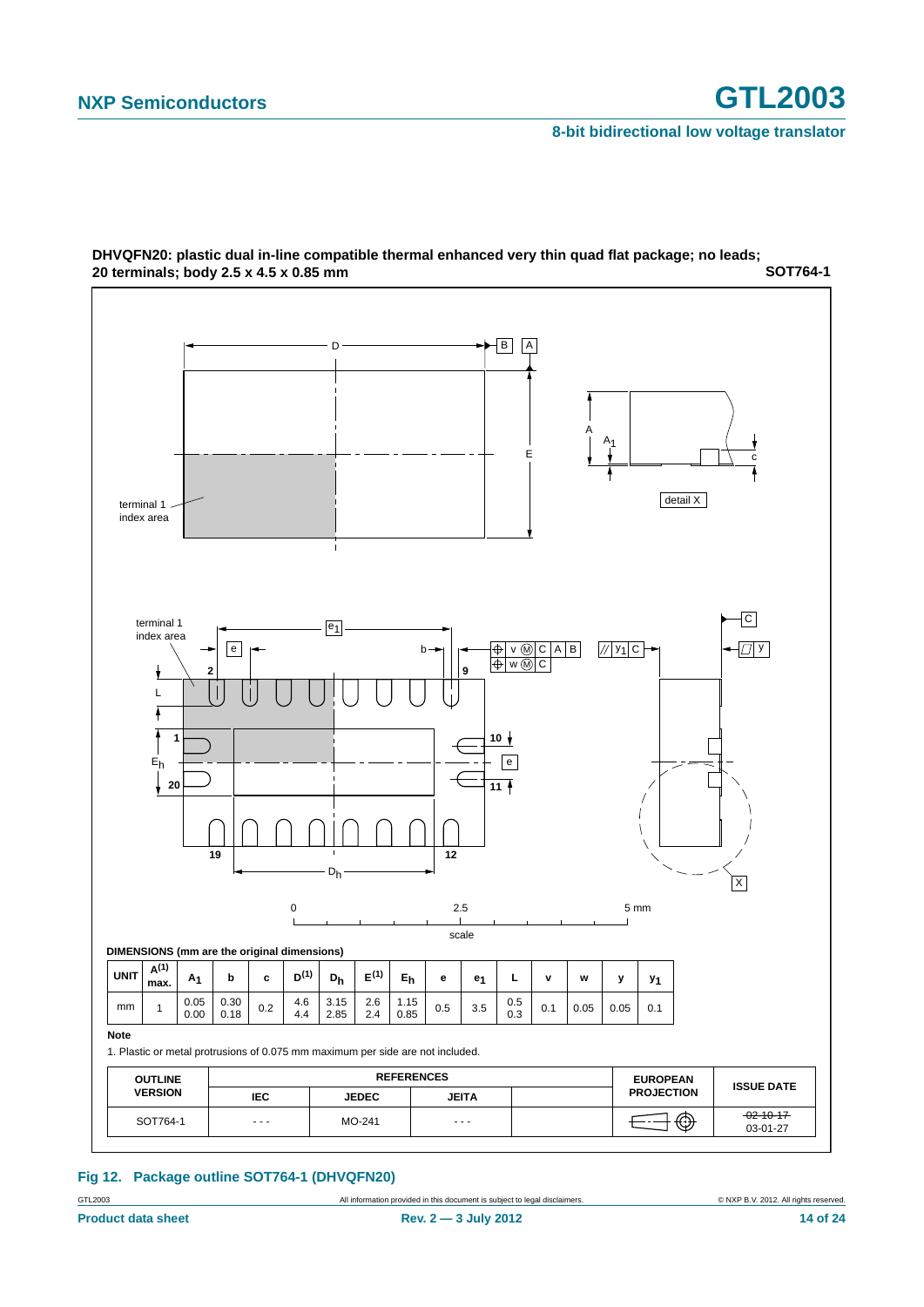# <span id="page-14-0"></span>**15. Soldering of SMD packages**

This text provides a very brief insight into a complex technology. A more in-depth account of soldering ICs can be found in Application Note *AN10365 "Surface mount reflow soldering description"*.

#### <span id="page-14-1"></span>**15.1 Introduction to soldering**

Soldering is one of the most common methods through which packages are attached to Printed Circuit Boards (PCBs), to form electrical circuits. The soldered joint provides both the mechanical and the electrical connection. There is no single soldering method that is ideal for all IC packages. Wave soldering is often preferred when through-hole and Surface Mount Devices (SMDs) are mixed on one printed wiring board; however, it is not suitable for fine pitch SMDs. Reflow soldering is ideal for the small pitches and high densities that come with increased miniaturization.

### <span id="page-14-2"></span>**15.2 Wave and reflow soldering**

Wave soldering is a joining technology in which the joints are made by solder coming from a standing wave of liquid solder. The wave soldering process is suitable for the following:

- **•** Through-hole components
- **•** Leaded or leadless SMDs, which are glued to the surface of the printed circuit board

Not all SMDs can be wave soldered. Packages with solder balls, and some leadless packages which have solder lands underneath the body, cannot be wave soldered. Also, leaded SMDs with leads having a pitch smaller than ~0.6 mm cannot be wave soldered, due to an increased probability of bridging.

The reflow soldering process involves applying solder paste to a board, followed by component placement and exposure to a temperature profile. Leaded packages, packages with solder balls, and leadless packages are all reflow solderable.

Key characteristics in both wave and reflow soldering are:

- **•** Board specifications, including the board finish, solder masks and vias
- **•** Package footprints, including solder thieves and orientation
- **•** The moisture sensitivity level of the packages
- **•** Package placement
- **•** Inspection and repair
- **•** Lead-free soldering versus SnPb soldering

#### <span id="page-14-3"></span>**15.3 Wave soldering**

Key characteristics in wave soldering are:

- **•** Process issues, such as application of adhesive and flux, clinching of leads, board transport, the solder wave parameters, and the time during which components are exposed to the wave
- **•** Solder bath specifications, including temperature and impurities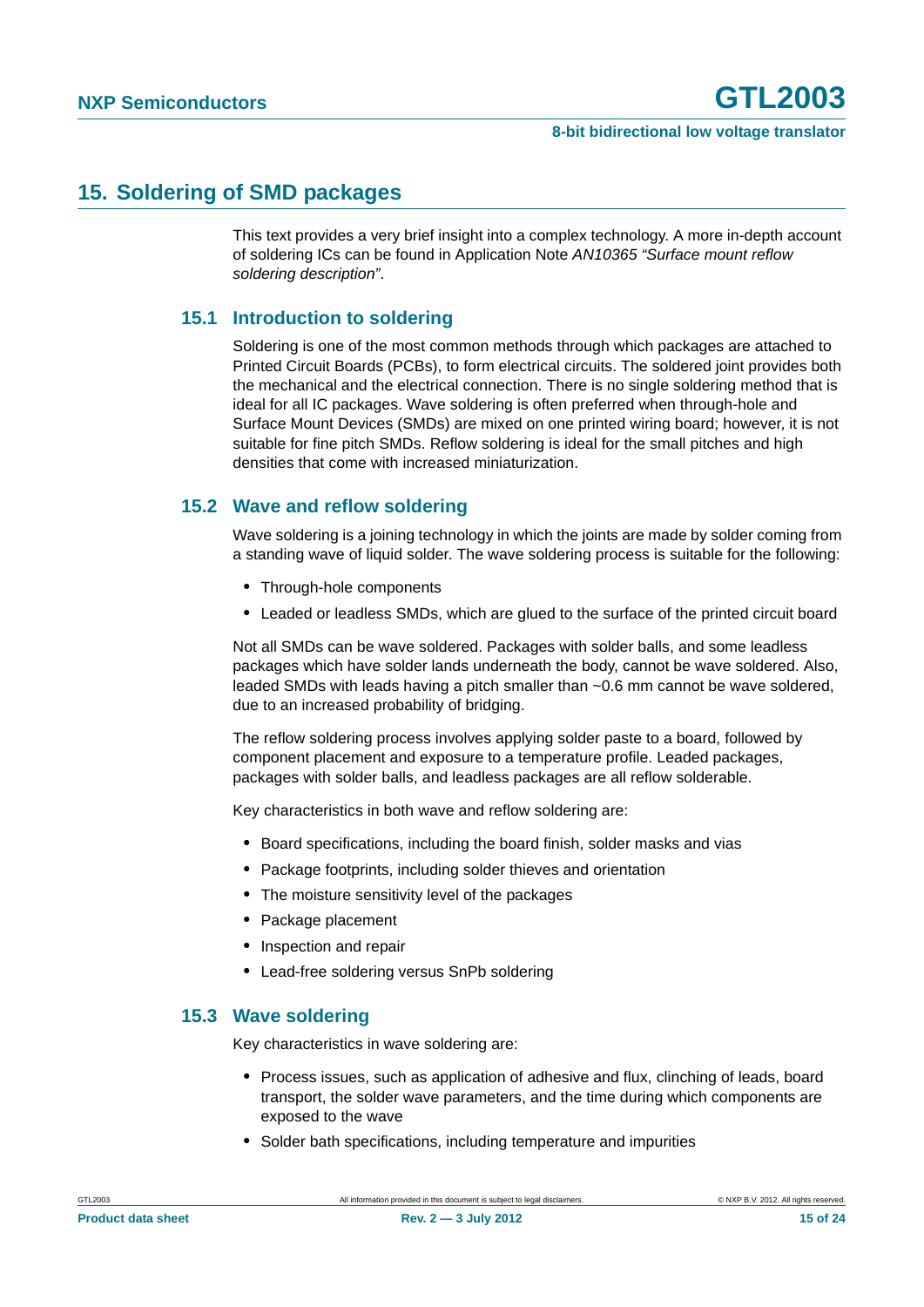#### <span id="page-15-0"></span>**15.4 Reflow soldering**

Key characteristics in reflow soldering are:

- **•** Lead-free versus SnPb soldering; note that a lead-free reflow process usually leads to higher minimum peak temperatures (see Figure 13) than a SnPb process, thus reducing the process window
- **•** Solder paste printing issues including smearing, release, and adjusting the process window for a mix of large and small components on one board
- **•** Reflow temperature profile; this profile includes preheat, reflow (in which the board is heated to the peak temperature) and cooling down. It is imperative that the peak temperature is high enough for the solder to make reliable solder joints (a solder paste characteristic). In addition, the peak temperature must be low enough that the packages and/or boards are not damaged. The peak temperature of the package depends on package thickness and volume and is classified in accordance with Table 13 and 14

#### **Table 13. SnPb eutectic process (from J-STD-020C)**

| Package thickness (mm) | Package reflow temperature (°C) |            |  |
|------------------------|---------------------------------|------------|--|
|                        | Volume (mm <sup>3</sup> )       |            |  |
|                        | < 350                           | $\geq 350$ |  |
| < 2.5                  | 235                             | 220        |  |
| > 2.5                  | 220                             | 220        |  |

#### **Table 14. Lead-free process (from J-STD-020C)**

| Package thickness (mm) | Package reflow temperature (°C) |             |        |  |
|------------------------|---------------------------------|-------------|--------|--|
|                        | Volume (mm <sup>3</sup> )       |             |        |  |
|                        | $\leq 350$                      | 350 to 2000 | > 2000 |  |
| < 1.6                  | 260                             | 260         | 260    |  |
| 1.6 to 2.5             | 260                             | 250         | 245    |  |
| > 2.5                  | 250                             | 245         | 245    |  |

Moisture sensitivity precautions, as indicated on the packing, must be respected at all times.

Studies have shown that small packages reach higher temperatures during reflow soldering, see Figure 13.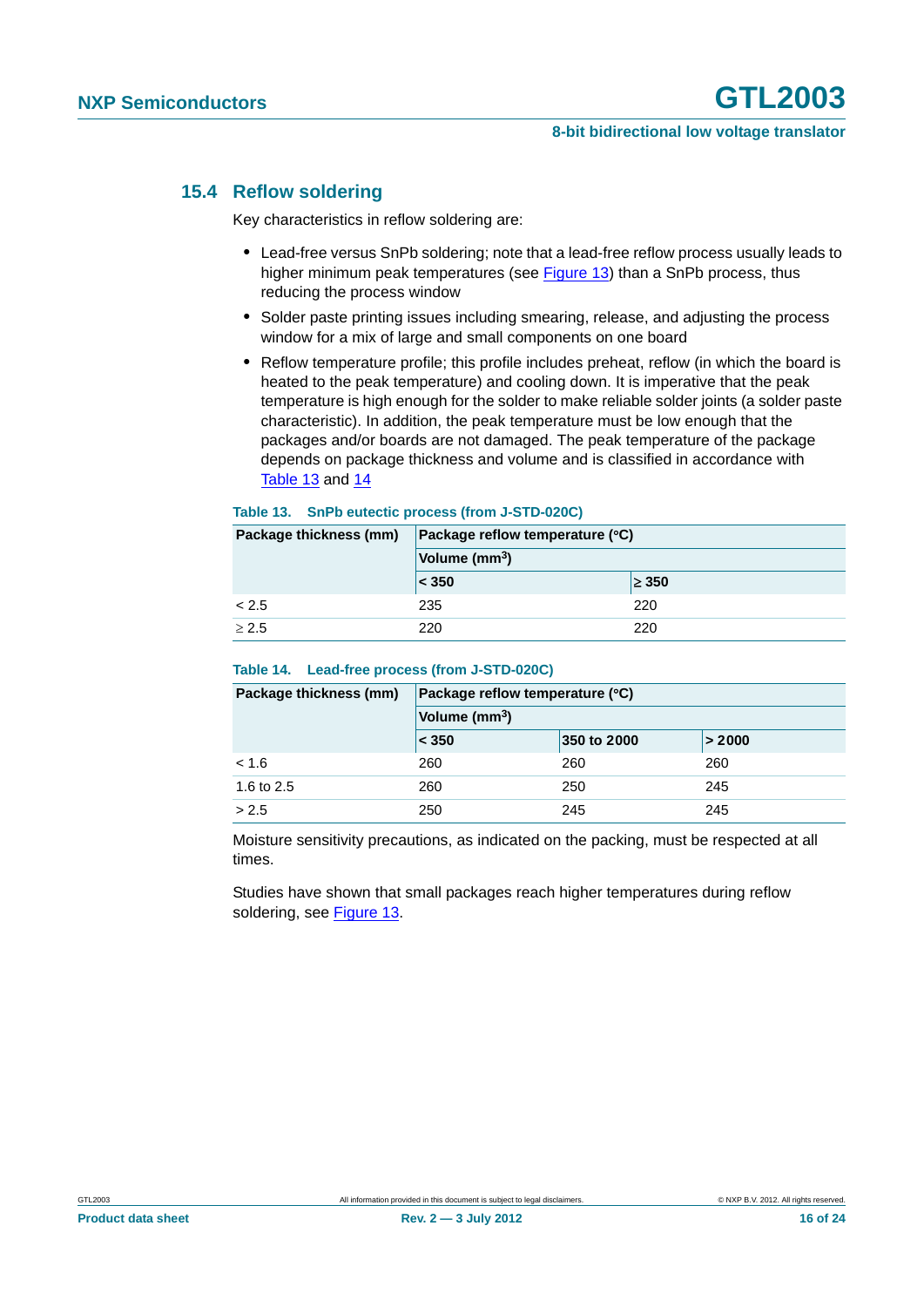#### **8-bit bidirectional low voltage translator**



For further information on temperature profiles, refer to Application Note *AN10365 "Surface mount reflow soldering description"*.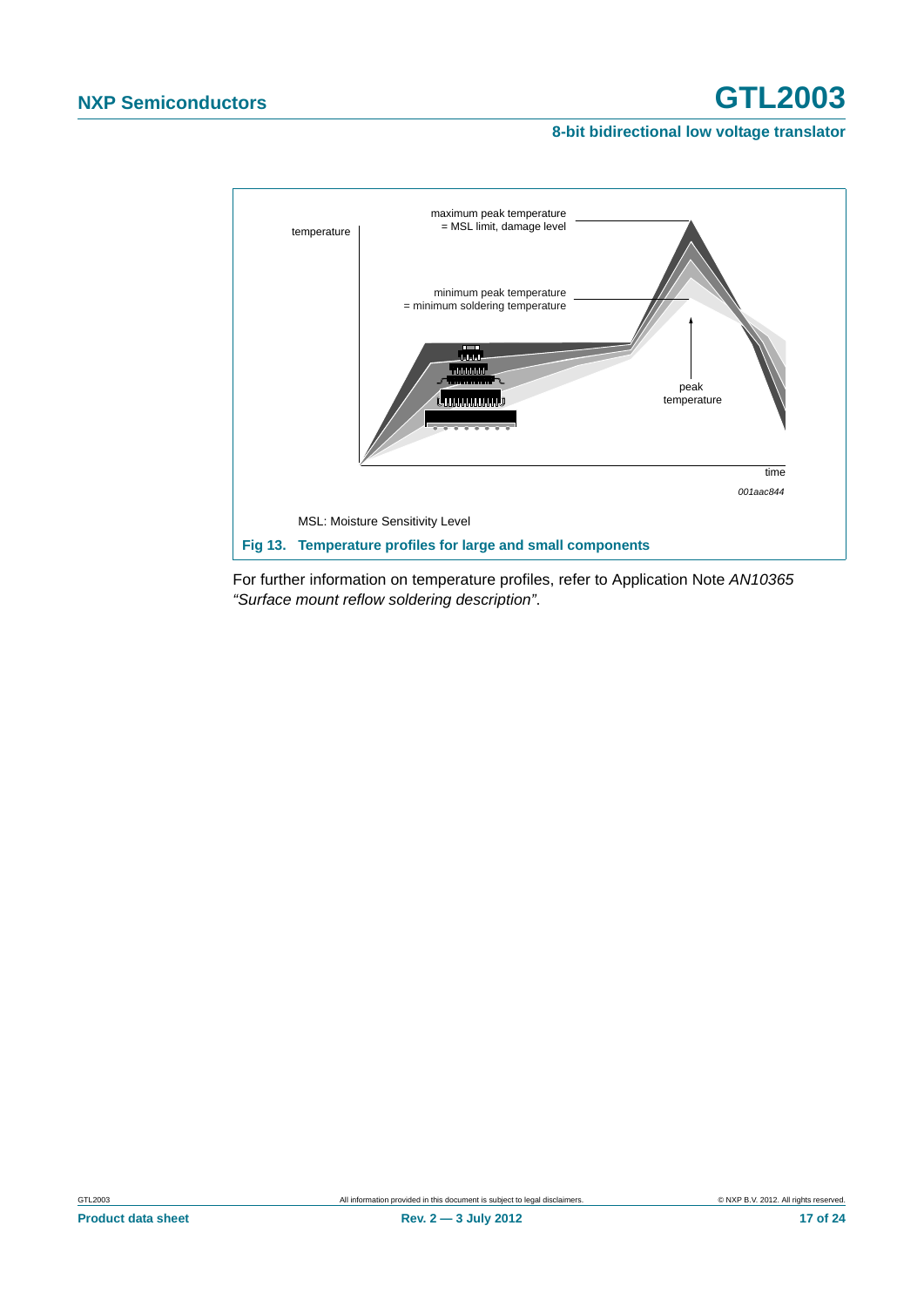# <span id="page-17-0"></span>**16. Soldering: PCB footprints**



## **Fig 14. PCB footprint for SOT360-1 (TSSOP20); reflow soldering**

**Product data sheet** 18 of 24 **Rev. 2 — 3 July 2012** 18 of 24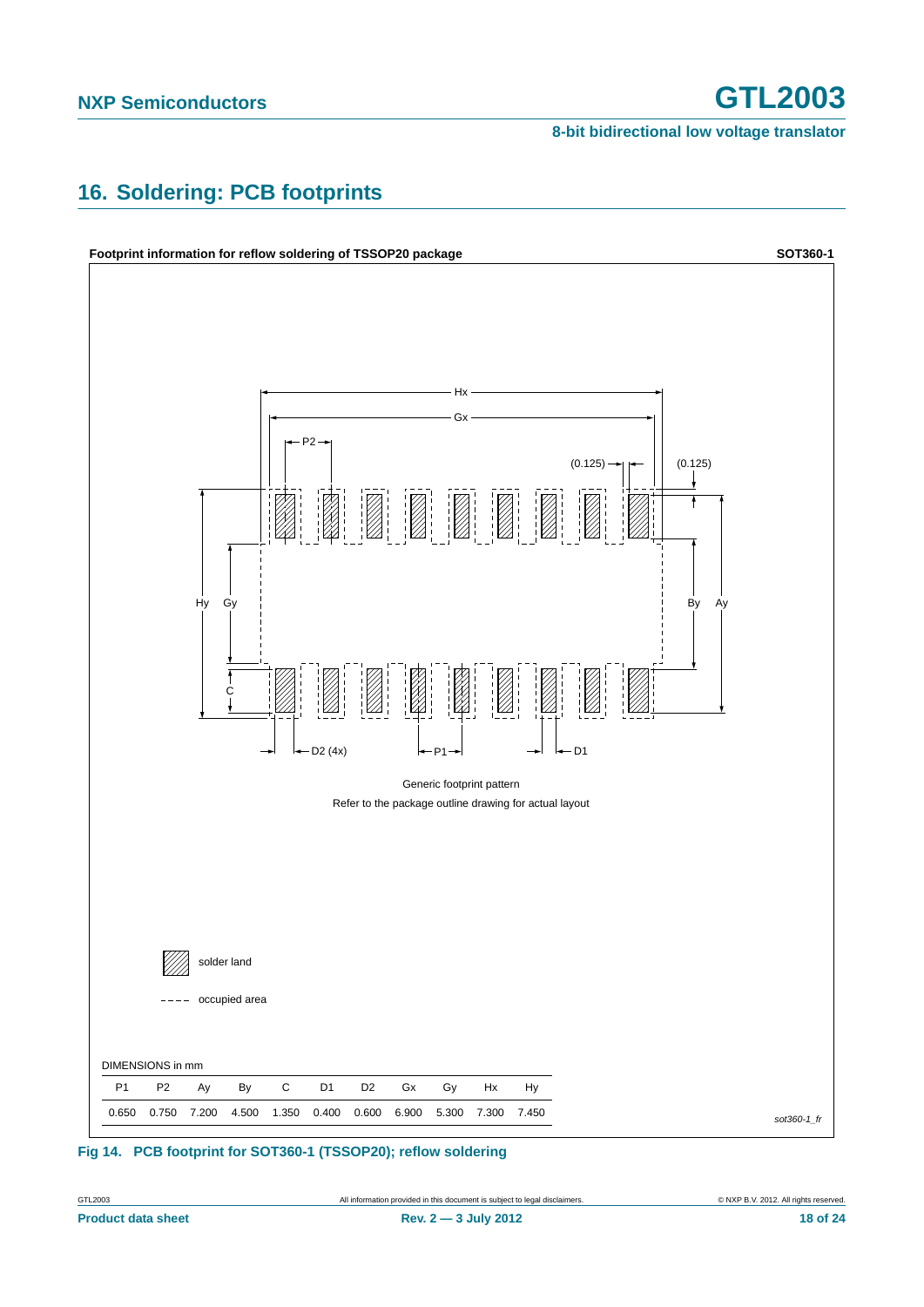#### **8-bit bidirectional low voltage translator**

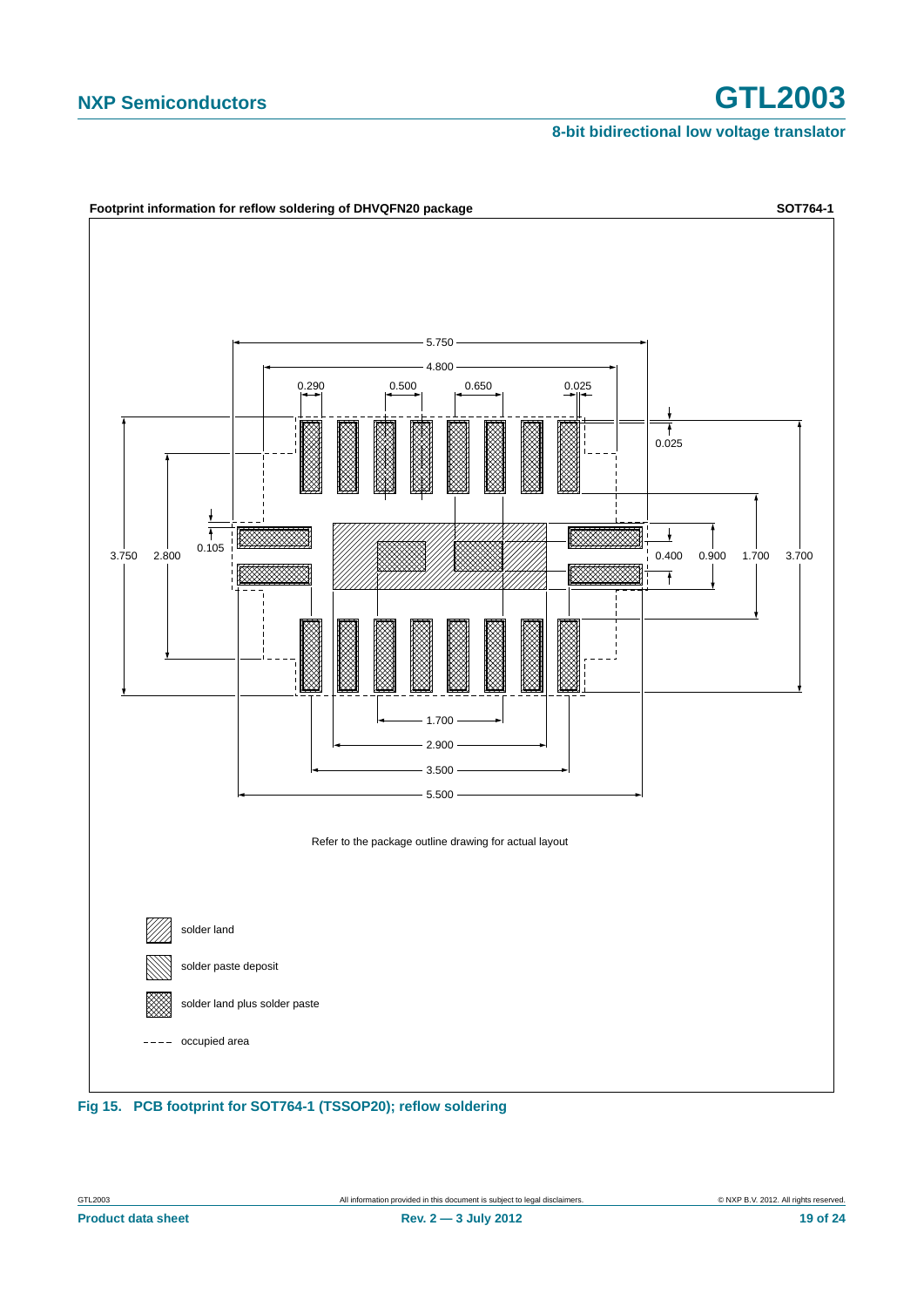## <span id="page-19-3"></span>**17. Abbreviations**

|             | <b>Table 15. Abbreviations</b>             |
|-------------|--------------------------------------------|
| Acronym     | <b>Description</b>                         |
| <b>CDM</b>  | <b>Charged Device Model</b>                |
| <b>CMOS</b> | Complementary Metal Oxide Semiconductor    |
| <b>DUT</b>  | Device Under Test                          |
| ESD         | ElectroStatic Discharge                    |
| GTL         | <b>Gunning Transceiver Logic</b>           |
| <b>HBM</b>  | Human Body Model                           |
| $12C$ -bus  | Inter-Integrated Circuit bus               |
| LVTTL       | Low Voltage Transistor-Transistor Logic    |
| <b>NMOS</b> | Negative-channel Metal Oxide Semiconductor |
| <b>TTL</b>  | Transistor-Transistor Logic                |
| <b>TVC</b>  | Transceiver Voltage Clamps                 |

## <span id="page-19-2"></span>**18. References**

- <span id="page-19-0"></span>**[1] AN11127, "Bidirectional voltage translators NVT2001/02/03/04/06/08/10, PCA9306, GTL2000/02/03/10" —** application note; NXP Semiconductors; [www.nxp.com/documents/application\\_note/AN11127.pdf](http://www.nxp.com/documents/application_note/AN11127.pdf)
- <span id="page-19-1"></span>**[2] AN10145, "Bidirectional low voltage translators" —** application note; NXP Semiconductors; [www.nxp.com/documents/application\\_note/AN10145.pdf](http://www.nxp.com/documents/application_note/AN10145.pdf)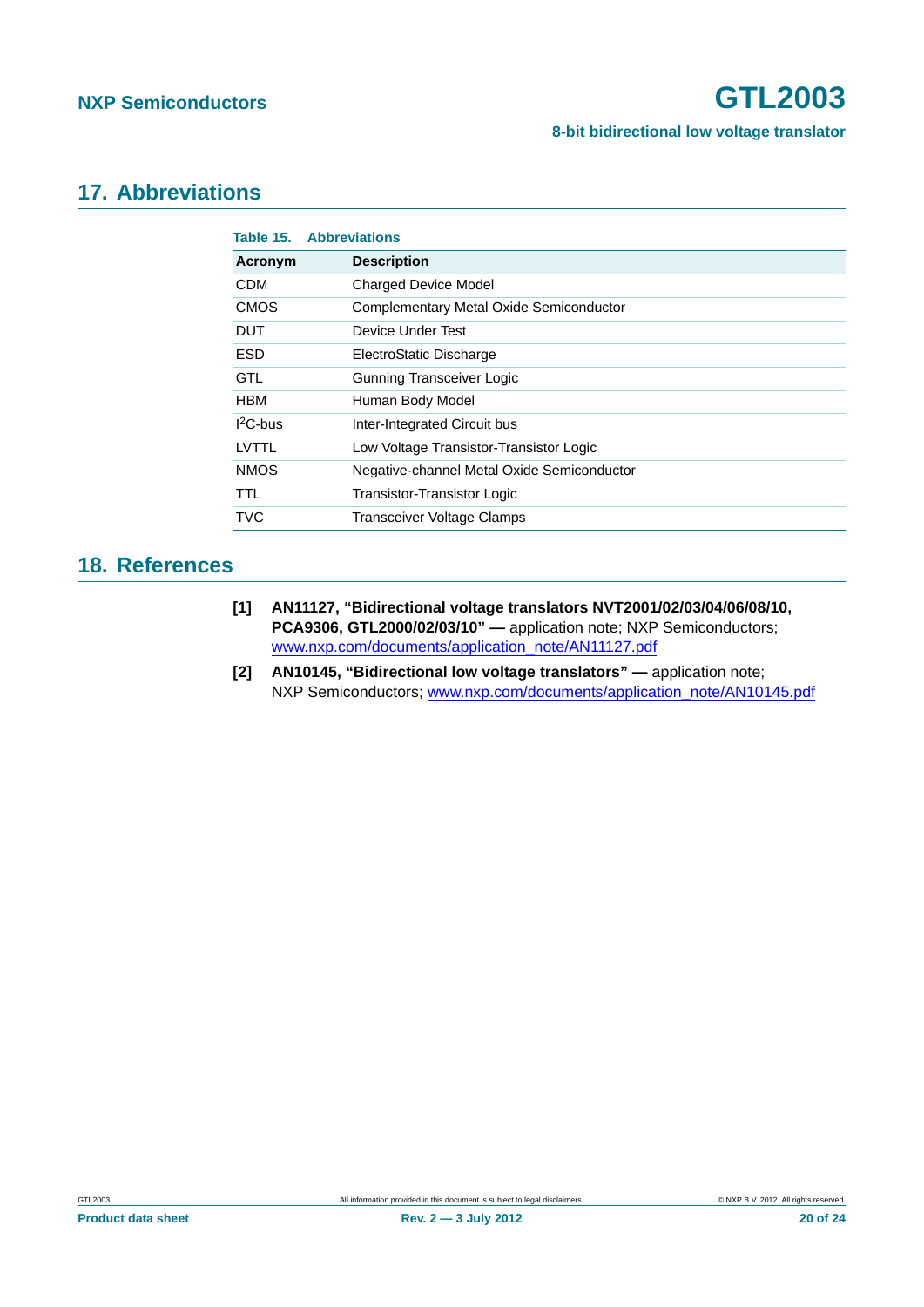# <span id="page-20-0"></span>**19. Revision history**

| Document ID    | Release date                                                                                                                            | Data sheet status                                                                                                                 | <b>Change notice</b> | <b>Supersedes</b> |  |  |
|----------------|-----------------------------------------------------------------------------------------------------------------------------------------|-----------------------------------------------------------------------------------------------------------------------------------|----------------------|-------------------|--|--|
| GTL2003 v.2    | 20120703                                                                                                                                | Product data sheet                                                                                                                |                      | GTL2003 v.1       |  |  |
| Modifications: |                                                                                                                                         | • Section 1 "General description":                                                                                                |                      |                   |  |  |
|                | - first paragraph, third sentence changed from "between 1.0 V and 5.0 V" to "between 0.8 V and<br>$5.0 V$ "                             |                                                                                                                                   |                      |                   |  |  |
|                |                                                                                                                                         | - first paragraph: added (new) fourth sentence.<br>- second paragraph, third sentence: changed from " $V_{CC}$ " to " $V_{DD1}$ " |                      |                   |  |  |
|                | Section 2 "Features and benefits":<br>- second bullet: added "0.8 V, 0.9 V"                                                             |                                                                                                                                   |                      |                   |  |  |
|                |                                                                                                                                         | - tenth bullet: deleted phrase "200 V MM per JESD22-A115"                                                                         |                      |                   |  |  |
|                |                                                                                                                                         | Section 3 "Applications":                                                                                                         |                      |                   |  |  |
|                | - first bullet: changed from "1.0 V" to "0.8 V" (two places)<br>- second bullet: added "0.8 V, 0.9 V"                                   |                                                                                                                                   |                      |                   |  |  |
|                | Table 5 "Function selection, LOW-to-HIGH translation", Table note [3]: changed from " $V_{\text{CC}}$ " to<br>"V <sub>DD1</sub> "       |                                                                                                                                   |                      |                   |  |  |
|                | Section 8.1 "Bidirectional translation":                                                                                                |                                                                                                                                   |                      |                   |  |  |
|                | - first sentence: changed from " $V_{CC}$ " to " $V_{DD1}$ "                                                                            |                                                                                                                                   |                      |                   |  |  |
|                | - third sentence: changed from " $V_{CC}$ " to " $V_{DD1}$ "                                                                            |                                                                                                                                   |                      |                   |  |  |
|                | - seventh sentence re-written                                                                                                           |                                                                                                                                   |                      |                   |  |  |
|                | - eighth sentence re-written                                                                                                            |                                                                                                                                   |                      |                   |  |  |
|                | added (new) ninth sentence                                                                                                              |                                                                                                                                   |                      |                   |  |  |
|                | Figure 4 "Bidirectional translation to multiple higher voltage levels such as an I <sup>2</sup> C-bus<br>application" updated           |                                                                                                                                   |                      |                   |  |  |
|                | Section 8.2 "Unidirectional down translation".                                                                                          |                                                                                                                                   |                      |                   |  |  |
|                | - first sentence: changed from " $V_{CC}$ " to " $V_{DD1}$ "                                                                            |                                                                                                                                   |                      |                   |  |  |
|                | - fifth sentence re-written (split into fifth and sixth sentences)                                                                      |                                                                                                                                   |                      |                   |  |  |
|                | - added (new) seventh sentence                                                                                                          |                                                                                                                                   |                      |                   |  |  |
|                |                                                                                                                                         | - Figure 5 "Unidirectional down translation to protect low voltage processor pins" updated                                        |                      |                   |  |  |
|                | Figure 6 "Unidirectional down translation to protect low voltage processor pins" updated<br>Section 8.4 "Sizing pull-up resistor":      |                                                                                                                                   |                      |                   |  |  |
|                |                                                                                                                                         |                                                                                                                                   |                      |                   |  |  |
|                | - added (new) second paragraph                                                                                                          |                                                                                                                                   |                      |                   |  |  |
|                | - third paragraph, first sentence: appended "for $\mathsf{V}_{\mathsf{DD1}}\,$ – $\mathsf{V}_{\mathsf{SREF}}$ $\geq$ 1.5 $\mathsf{V}$ " |                                                                                                                                   |                      |                   |  |  |
|                | Table 6 "Pull-up resistor values": added six rows, 1.1 V through 0.8 V                                                                  |                                                                                                                                   |                      |                   |  |  |
|                | Table 8 "Recommended operating conditions": added row V <sub>Sn</sub>                                                                   |                                                                                                                                   |                      |                   |  |  |
|                | Table 9 "Static characteristics":                                                                                                       |                                                                                                                                   |                      |                   |  |  |
|                | - Conditions for $R_{on}$ : changed from "V <sub>I</sub> " to "V <sub>Sn</sub> "                                                        |                                                                                                                                   |                      |                   |  |  |
|                | Figure 9 "Load circuit for translator-type applications": corrected resistors' values from "150 kΩ" to<br>"150 $\Omega$ " (3 places)    |                                                                                                                                   |                      |                   |  |  |
|                |                                                                                                                                         | Added Section 16 "Soldering: PCB footprints"                                                                                      |                      |                   |  |  |
|                | <b>Added Section 18 "References"</b>                                                                                                    |                                                                                                                                   |                      |                   |  |  |
| GTL2003_1      | 20070727                                                                                                                                | Product data sheet                                                                                                                |                      |                   |  |  |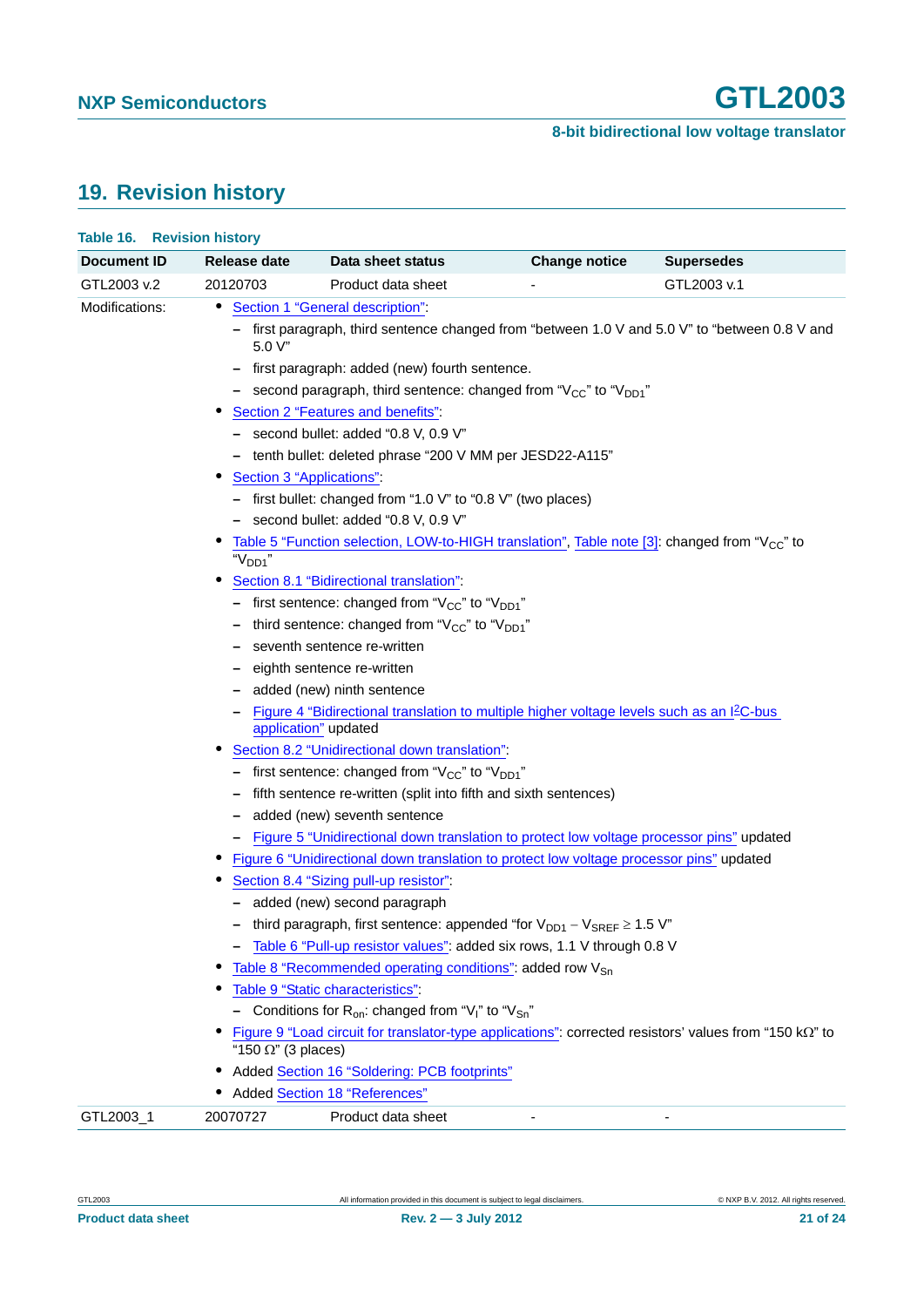# <span id="page-21-0"></span>**20. Legal information**

#### <span id="page-21-1"></span>**20.1 Data sheet status**

| Document status[1][2]          | Product status <sup>[3]</sup> | <b>Definition</b>                                                                     |
|--------------------------------|-------------------------------|---------------------------------------------------------------------------------------|
| Objective [short] data sheet   | Development                   | This document contains data from the objective specification for product development. |
| Preliminary [short] data sheet | Qualification                 | This document contains data from the preliminary specification.                       |
| Product [short] data sheet     | Production                    | This document contains the product specification.                                     |

[1] Please consult the most recently issued document before initiating or completing a design.

[2] The term 'short data sheet' is explained in section "Definitions".

[3] The product status of device(s) described in this document may have changed since this document was published and may differ in case of multiple devices. The latest product status<br>information is available on the Intern

#### <span id="page-21-2"></span>**20.2 Definitions**

**Draft —** The document is a draft version only. The content is still under internal review and subject to formal approval, which may result in modifications or additions. NXP Semiconductors does not give any representations or warranties as to the accuracy or completeness of information included herein and shall have no liability for the consequences of use of such information.

**Short data sheet —** A short data sheet is an extract from a full data sheet with the same product type number(s) and title. A short data sheet is intended for quick reference only and should not be relied upon to contain detailed and full information. For detailed and full information see the relevant full data sheet, which is available on request via the local NXP Semiconductors sales office. In case of any inconsistency or conflict with the short data sheet, the full data sheet shall prevail.

**Product specification —** The information and data provided in a Product data sheet shall define the specification of the product as agreed between NXP Semiconductors and its customer, unless NXP Semiconductors and customer have explicitly agreed otherwise in writing. In no event however, shall an agreement be valid in which the NXP Semiconductors product is deemed to offer functions and qualities beyond those described in the Product data sheet.

### <span id="page-21-3"></span>**20.3 Disclaimers**

**Limited warranty and liability —** Information in this document is believed to be accurate and reliable. However, NXP Semiconductors does not give any representations or warranties, expressed or implied, as to the accuracy or completeness of such information and shall have no liability for the consequences of use of such information. NXP Semiconductors takes no responsibility for the content in this document if provided by an information source outside of NXP Semiconductors.

In no event shall NXP Semiconductors be liable for any indirect, incidental, punitive, special or consequential damages (including - without limitation - lost profits, lost savings, business interruption, costs related to the removal or replacement of any products or rework charges) whether or not such damages are based on tort (including negligence), warranty, breach of contract or any other legal theory.

Notwithstanding any damages that customer might incur for any reason whatsoever, NXP Semiconductors' aggregate and cumulative liability towards customer for the products described herein shall be limited in accordance with the *Terms and conditions of commercial sale* of NXP Semiconductors.

**Right to make changes —** NXP Semiconductors reserves the right to make changes to information published in this document, including without limitation specifications and product descriptions, at any time and without notice. This document supersedes and replaces all information supplied prior to the publication hereof.

**Suitability for use —** NXP Semiconductors products are not designed, authorized or warranted to be suitable for use in life support, life-critical or safety-critical systems or equipment, nor in applications where failure or malfunction of an NXP Semiconductors product can reasonably be expected to result in personal injury, death or severe property or environmental damage. NXP Semiconductors and its suppliers accept no liability for inclusion and/or use of NXP Semiconductors products in such equipment or applications and therefore such inclusion and/or use is at the customer's own risk.

**Applications —** Applications that are described herein for any of these products are for illustrative purposes only. NXP Semiconductors makes no representation or warranty that such applications will be suitable for the specified use without further testing or modification.

Customers are responsible for the design and operation of their applications and products using NXP Semiconductors products, and NXP Semiconductors accepts no liability for any assistance with applications or customer product design. It is customer's sole responsibility to determine whether the NXP Semiconductors product is suitable and fit for the customer's applications and products planned, as well as for the planned application and use of customer's third party customer(s). Customers should provide appropriate design and operating safeguards to minimize the risks associated with their applications and products.

NXP Semiconductors does not accept any liability related to any default. damage, costs or problem which is based on any weakness or default in the customer's applications or products, or the application or use by customer's third party customer(s). Customer is responsible for doing all necessary testing for the customer's applications and products using NXP Semiconductors products in order to avoid a default of the applications and the products or of the application or use by customer's third party customer(s). NXP does not accept any liability in this respect.

**Limiting values —** Stress above one or more limiting values (as defined in the Absolute Maximum Ratings System of IEC 60134) will cause permanent damage to the device. Limiting values are stress ratings only and (proper) operation of the device at these or any other conditions above those given in the Recommended operating conditions section (if present) or the Characteristics sections of this document is not warranted. Constant or repeated exposure to limiting values will permanently and irreversibly affect the quality and reliability of the device.

**Terms and conditions of commercial sale —** NXP Semiconductors products are sold subject to the general terms and conditions of commercial sale, as published at<http://www.nxp.com/profile/terms>, unless otherwise agreed in a valid written individual agreement. In case an individual agreement is concluded only the terms and conditions of the respective agreement shall apply. NXP Semiconductors hereby expressly objects to applying the customer's general terms and conditions with regard to the purchase of NXP Semiconductors products by customer.

**No offer to sell or license —** Nothing in this document may be interpreted or construed as an offer to sell products that is open for acceptance or the grant, conveyance or implication of any license under any copyrights, patents or other industrial or intellectual property rights.

GTL2003 All information provided in this document is subject to legal disclaimers. © NXP B.V. 2012. All rights reserved.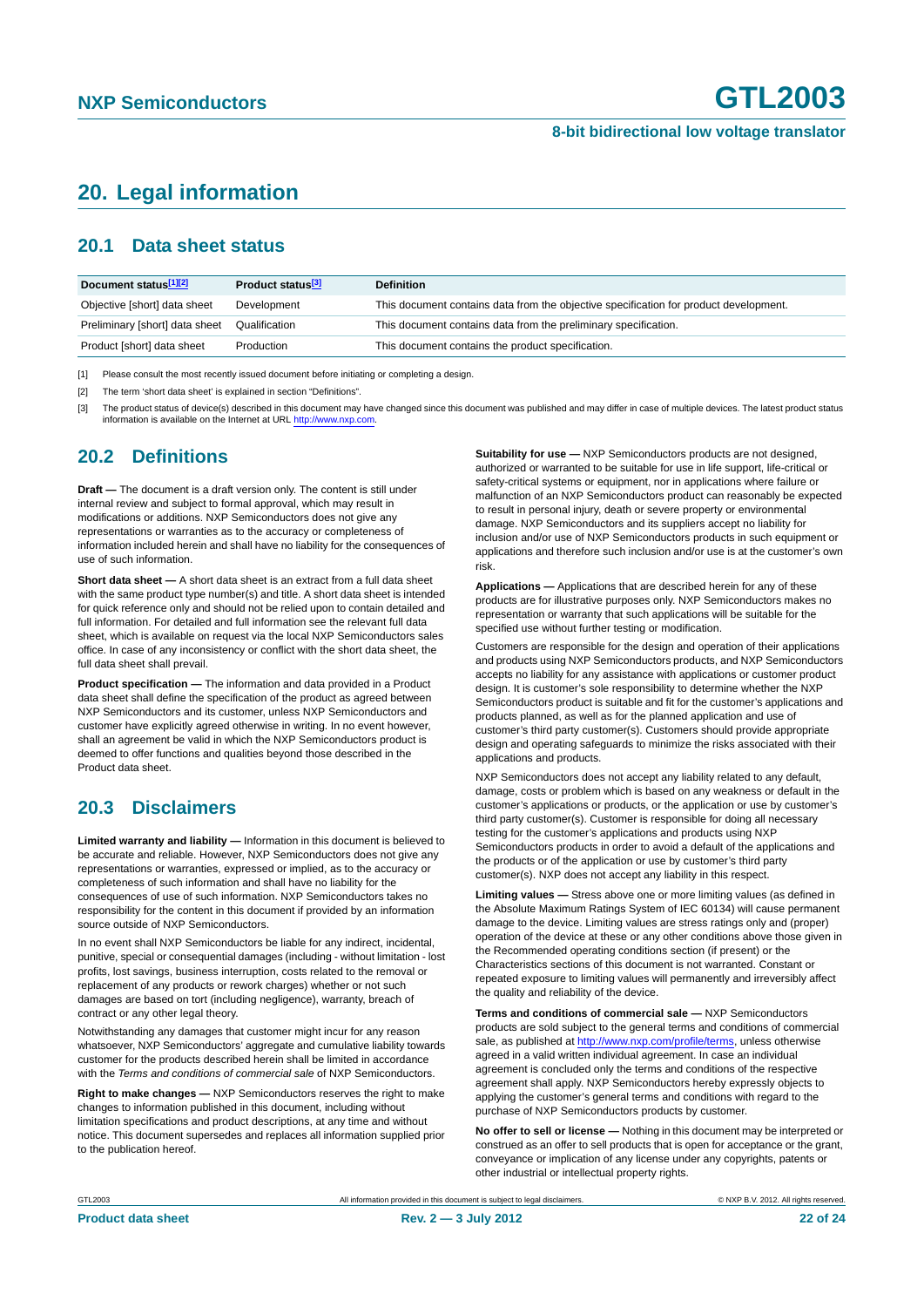**Export control —** This document as well as the item(s) described herein may be subject to export control regulations. Export might require a prior authorization from competent authorities.

**Non-automotive qualified products —** Unless this data sheet expressly states that this specific NXP Semiconductors product is automotive qualified, the product is not suitable for automotive use. It is neither qualified nor tested in accordance with automotive testing or application requirements. NXP Semiconductors accepts no liability for inclusion and/or use of non-automotive qualified products in automotive equipment or applications.

In the event that customer uses the product for design-in and use in automotive applications to automotive specifications and standards, customer (a) shall use the product without NXP Semiconductors' warranty of the product for such automotive applications, use and specifications, and (b) whenever customer uses the product for automotive applications beyond

NXP Semiconductors' specifications such use shall be solely at customer's own risk, and (c) customer fully indemnifies NXP Semiconductors for any liability, damages or failed product claims resulting from customer design and use of the product for automotive applications beyond NXP Semiconductors' standard warranty and NXP Semiconductors' product specifications.

**Translations —** A non-English (translated) version of a document is for reference only. The English version shall prevail in case of any discrepancy between the translated and English versions.

#### <span id="page-22-0"></span>**20.4 Trademarks**

Notice: All referenced brands, product names, service names and trademarks are the property of their respective owners.

# <span id="page-22-1"></span>**21. Contact information**

For more information, please visit: **http://www.nxp.com**

For sales office addresses, please send an email to: **salesaddresses@nxp.com**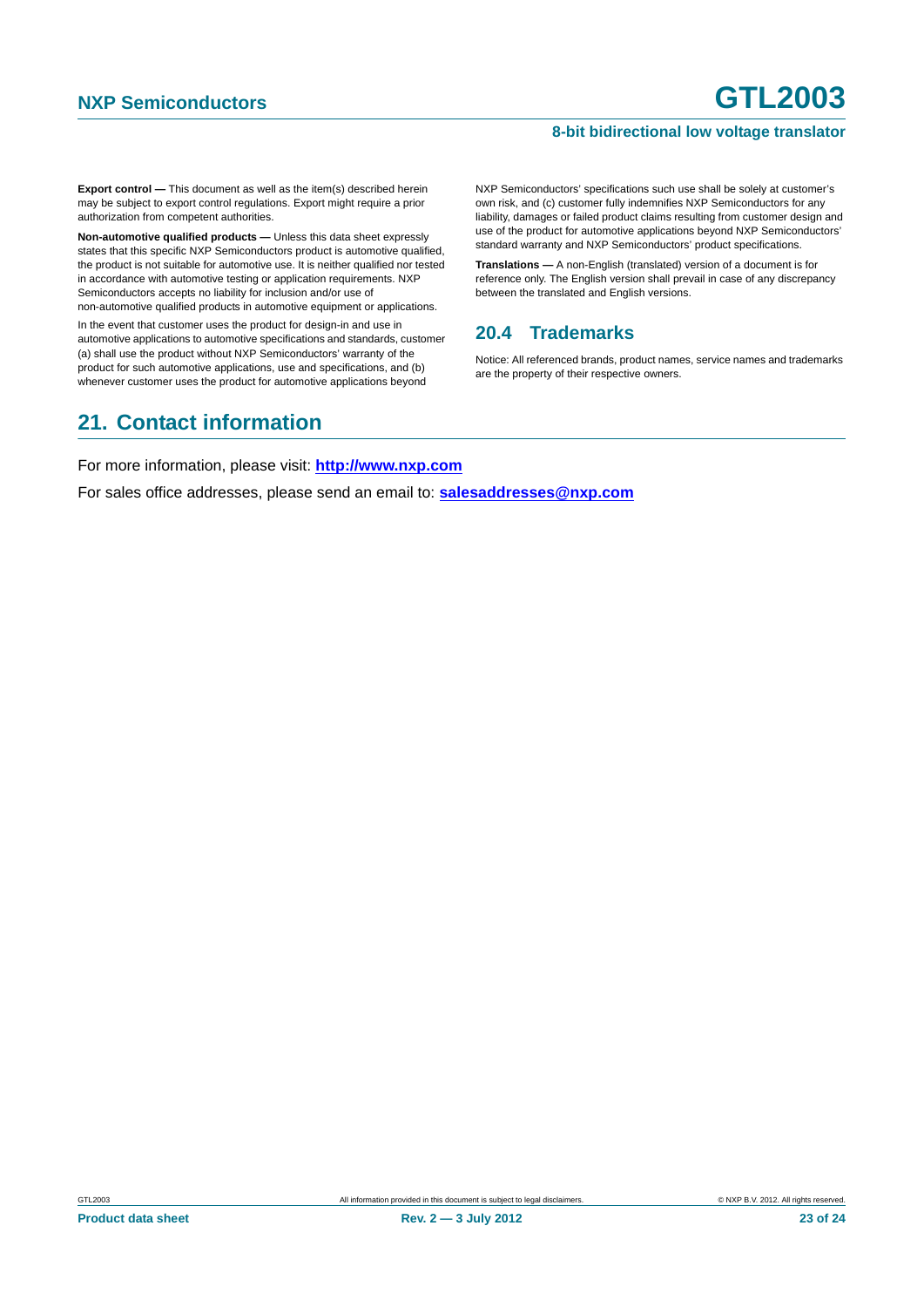#### **8-bit bidirectional low voltage translator**

# <span id="page-23-0"></span>**22. Contents**

| 1              | General description<br>1                                |
|----------------|---------------------------------------------------------|
| $\overline{2}$ | Features and benefits<br>1                              |
| 3              | $\mathbf{2}$                                            |
| 4              | Ordering information<br>$\overline{2}$                  |
| 4.1            | 2                                                       |
| 5              | $\overline{2}$                                          |
| 6              | Pinning information<br>3                                |
| 6.1            | 3                                                       |
| 6.2            | 3                                                       |
| 7              | 4<br>Functional description                             |
| 7.1            | 4                                                       |
| 8              | Application design-in information<br>5                  |
| 8.1            | Bidirectional translation<br>5                          |
| 8.2            | Unidirectional down translation.<br>6                   |
| 8.3            | Unidirectional up translation<br>6                      |
| 8.4            | 7                                                       |
| 9              | Limiting values<br>8                                    |
| 10             | Recommended operating conditions.<br>8                  |
| 11             | Static characteristics<br>9                             |
| 12             | Dynamic characteristics<br>10                           |
| 12.1           | Dynamic characteristics for translator-type             |
|                | 10                                                      |
| 12.2           | Dynamic characteristics for CBT-type<br>11              |
|                | application                                             |
| 13             | Test information<br>12                                  |
| 14             | 13                                                      |
| 15             | 15<br>Soldering of SMD packages                         |
| 15.1           | Introduction to soldering<br>15                         |
| 15.2<br>15.3   | 15<br>Wave and reflow soldering<br>Wave soldering<br>15 |
| 15.4           | Reflow soldering<br>16                                  |
| 16             | Soldering: PCB footprints.<br>18                        |
| 17             | Abbreviations<br>20                                     |
| 18             | References<br>20                                        |
| 19             | Revision history<br>21                                  |
|                |                                                         |
| 20<br>20.1     | 22<br>22                                                |
| 20.2           | Definitions<br>22                                       |
| 20.3           |                                                         |
| 20.4           | Trademarks 23                                           |
| 21             | Contact information 23                                  |
| 22             | 24                                                      |
|                |                                                         |

Please be aware that important notices concerning this document and the product(s) described herein, have been included in section 'Legal information'.

#### **© NXP B.V. 2012. All rights reserved.**

For more information, please visit: http://www.nxp.com For sales office addresses, please send an email to: salesaddresses@nxp.com

**Date of release: 3 July 2012 Document identifier: GTL2003**